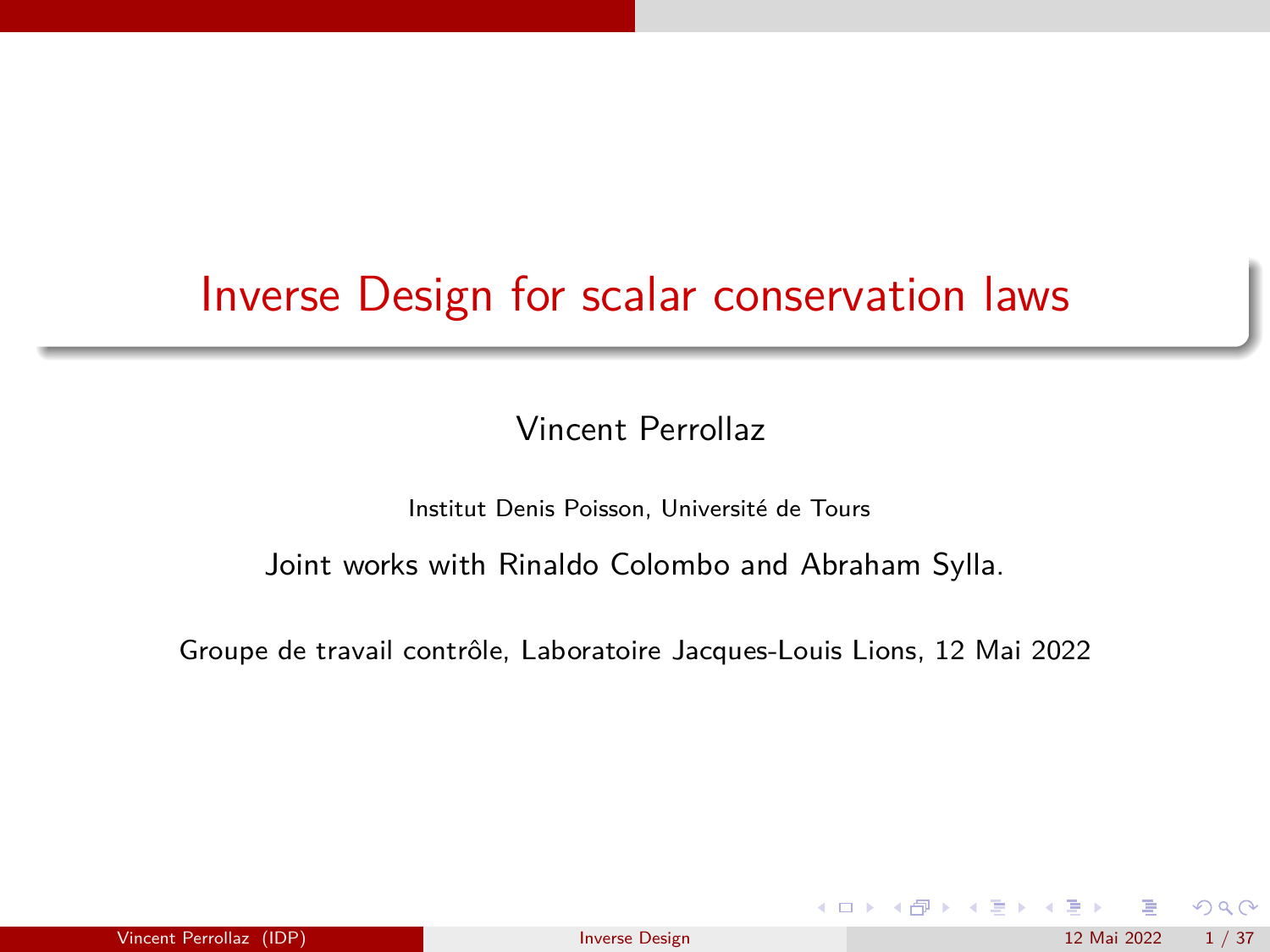# Outline of the talk

#### [Conservation laws: Origin and Cauchy Problem](#page-2-0)

- **•** [Origins](#page-2-0)
- [Characteristics: paradise lost](#page-6-0)
- **•** [Entropy solutions](#page-11-0)

<sup>2</sup> [Inverse Design for homogeneous laws: going back in time](#page-21-0)



メロメ メ都 メメ ミメ メヨメ

 $QQ$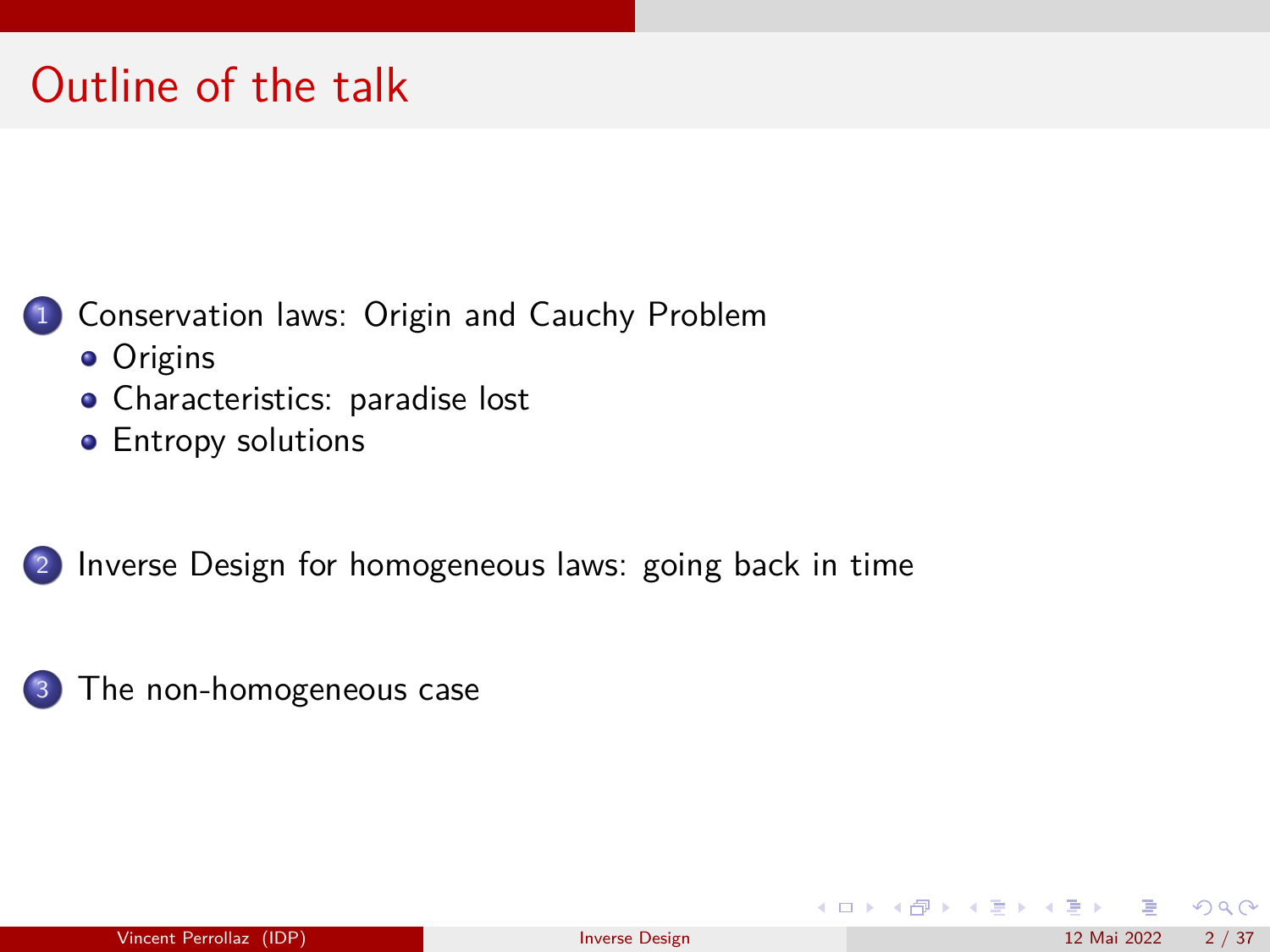# <span id="page-2-0"></span><sup>1</sup> [Conservation laws: Origin and Cauchy Problem](#page-2-0)

- [Origins](#page-2-0)
- [Characteristics: paradise lost](#page-6-0)
- [Entropy solutions](#page-11-0)

<sup>2</sup> [Inverse Design for homogeneous laws: going back in time](#page-21-0)



 $\Omega$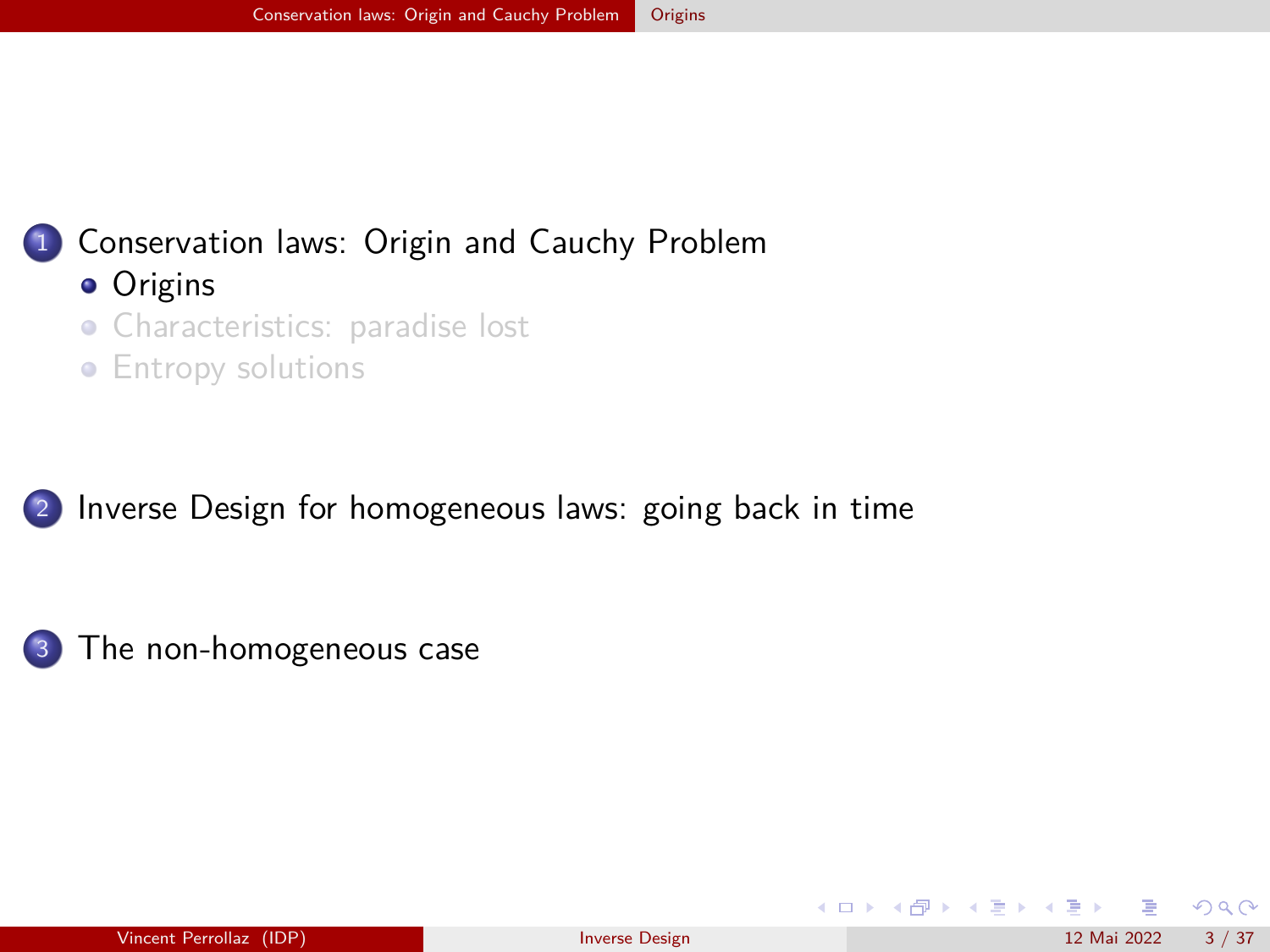# <span id="page-3-0"></span>Integral Form

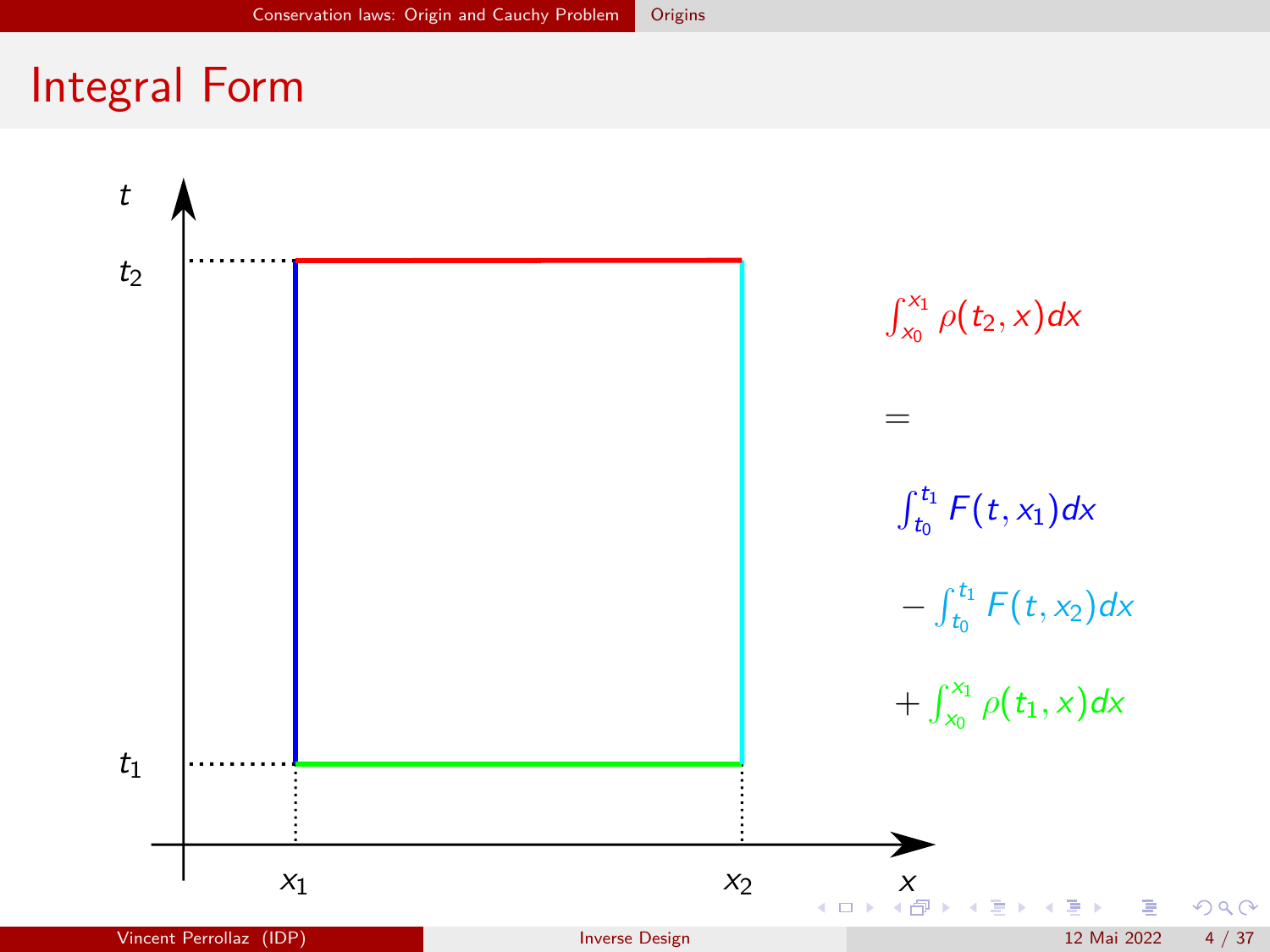# Differential Form

- Integral Form:  $\rho$  and F just  $L^1_{loc}$ .
- **•** Differential Form:

$$
\rho, F \in \mathcal{C}^1 \implies \int_{x_1}^{x_2} \int_{t_1}^{t_2} \partial_t \rho(t, x) dt dx = -\int_{t_1}^{t_2} \int_{x_1}^{x_2} \partial_x F(t, x) dt dx
$$

$$
\implies \frac{\partial \rho}{\partial t}(t, x) + \frac{\partial F}{\partial x}(t, x) = 0.
$$

 $299$ 

メロメ メ御き メミメ メミメ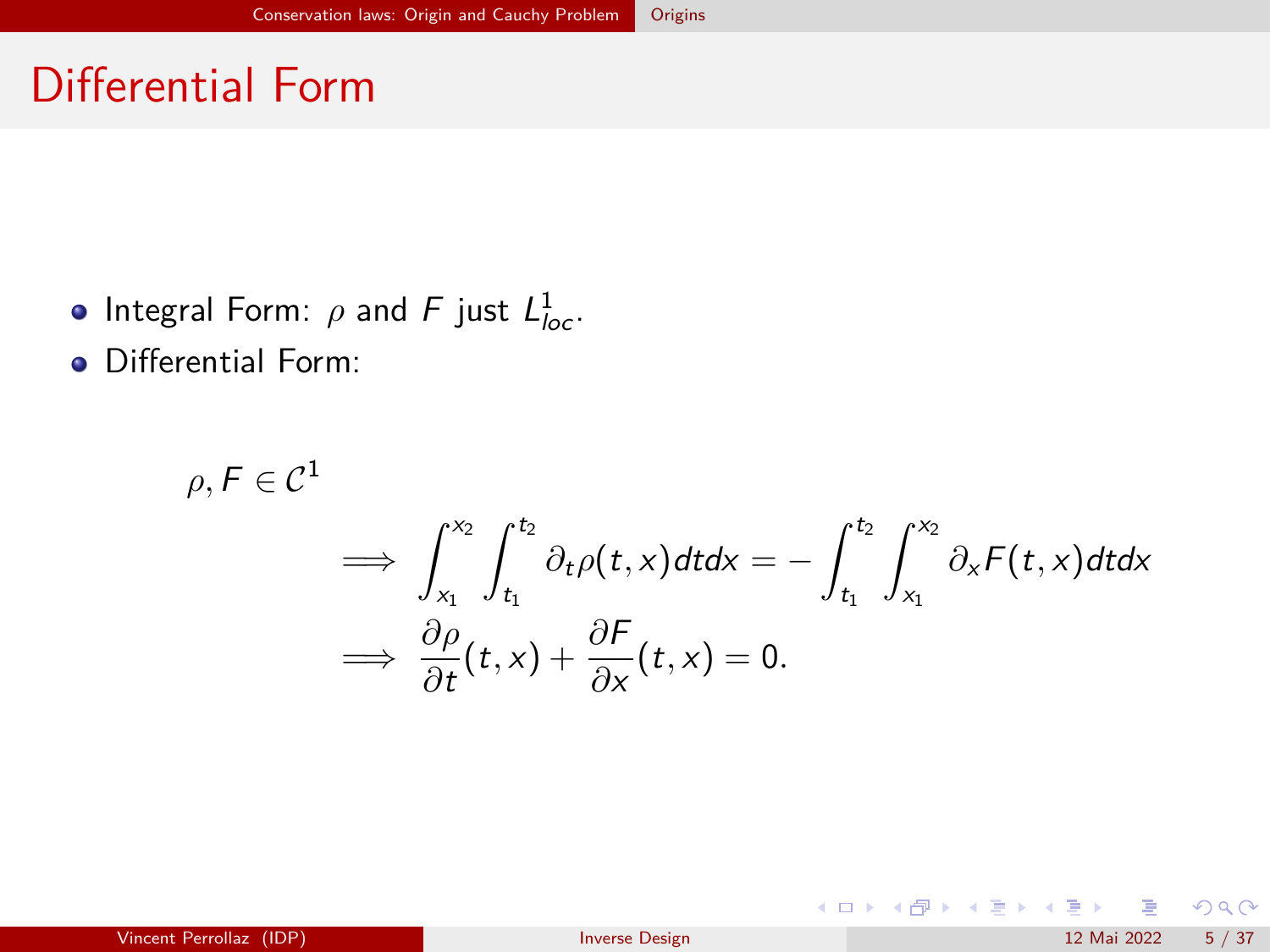## **Closure**

 $F(t, x) = -\kappa \partial_x \rho(t, x)$  Heat Equation.

$$
\partial_t \rho - \kappa \partial_{xx}^2 \rho = 0.
$$

 $F(t,x) = \frac{\rho^2(t,x)}{2}$  $\frac{1, x}{2}$  Burgers' equation (inspired by Euler's equation)

$$
\partial_t \rho + \partial_x \left(\frac{\rho^2}{2}\right) = 0
$$

 $F(t,x) = \rho(t,x)v_{\text{max}}(1 - \frac{\rho(t,x)}{\rho_{\text{max}}})$ *ρ*max ) LWR equation

$$
\partial_t \rho + \partial_x \left( \rho(t,x) v_{\text{max}} \big( 1 - \frac{\rho(t,x)}{\rho_{\text{max}}} \big) \right) = 0
$$

 $299$ 

イロト 不優 ト 不思 ト 不思 トー 理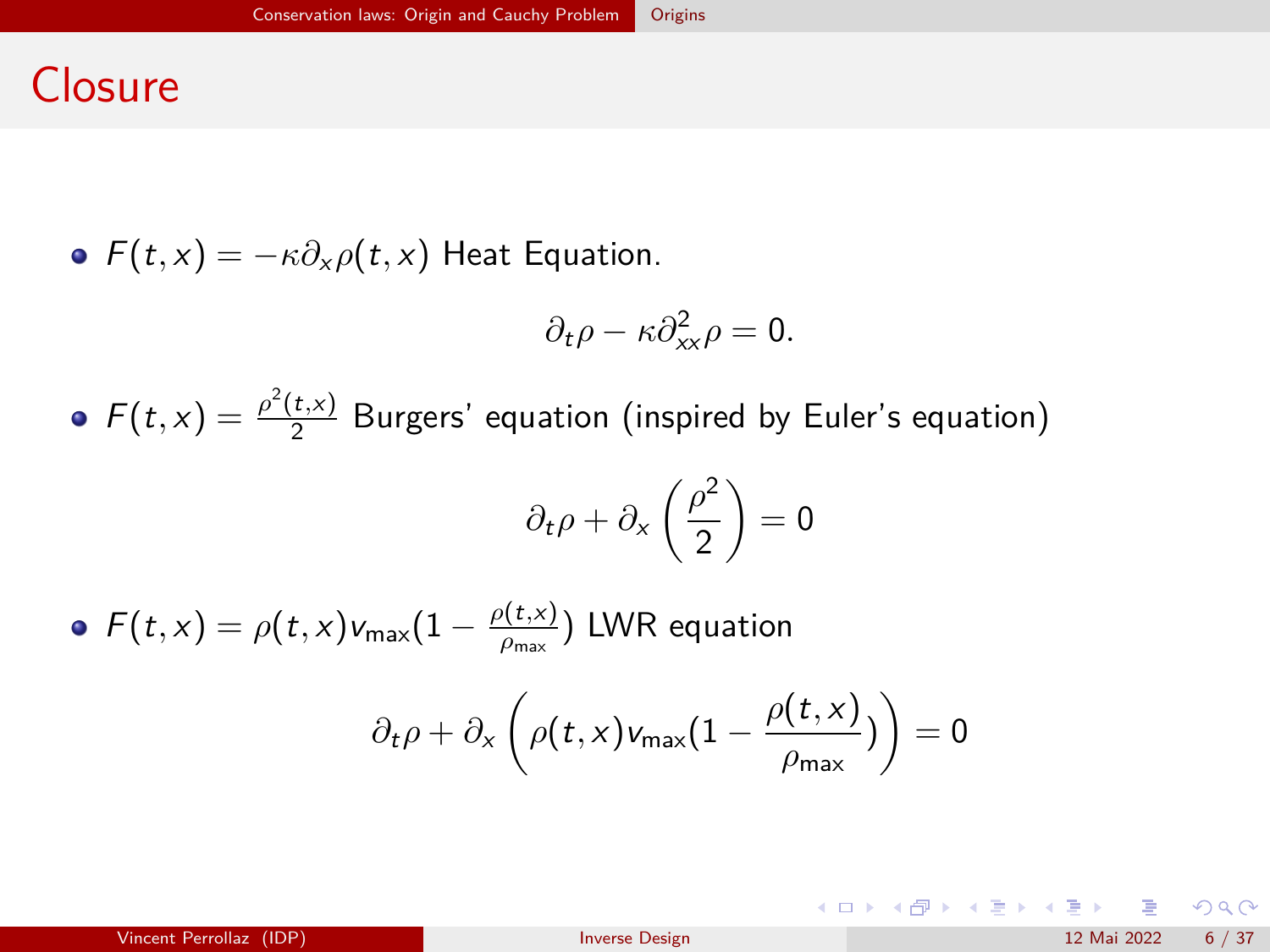### <span id="page-6-0"></span><sup>1</sup> [Conservation laws: Origin and Cauchy Problem](#page-2-0)

- [Origins](#page-2-0)
- [Characteristics: paradise lost](#page-6-0)
- **•** [Entropy solutions](#page-11-0)

<sup>2</sup> [Inverse Design for homogeneous laws: going back in time](#page-21-0)



 $\Omega$ 

メロメ メ都 メメ ミメ メヨメ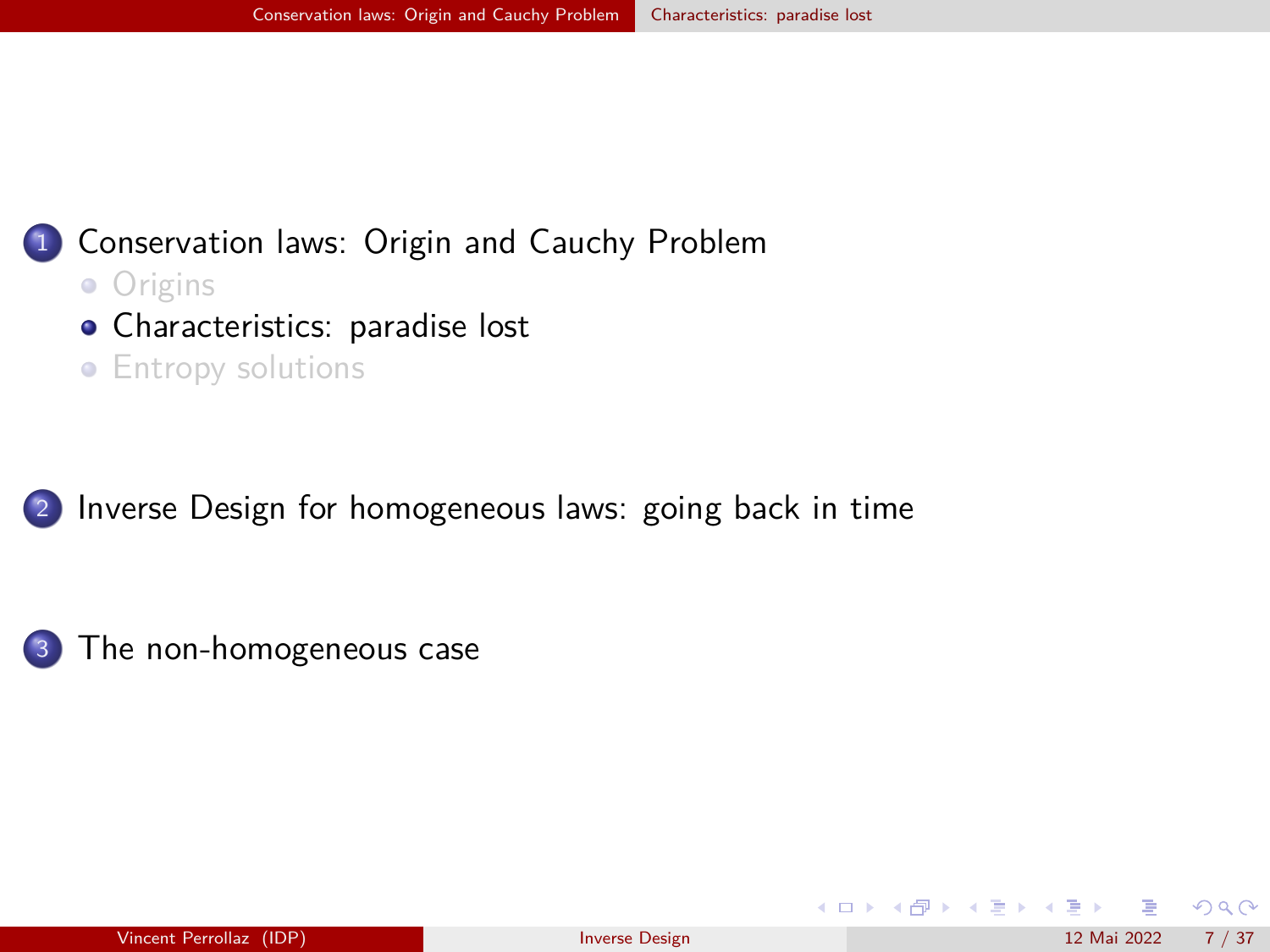# Characteristics' method

$$
\bullet \begin{cases} \partial_t \rho + \partial_x f(\rho) = 0 \\ \rho(0, x) = \rho_0(x) \\ \rho \in \mathcal{C}^1 \end{cases}
$$

$$
\bullet \partial_t \rho + \partial_x f(\rho) = 0 \qquad \qquad \Longrightarrow \partial_t \rho + f
$$

$$
\bullet\begin{cases}q\in\mathcal{C}^1(\mathbb{R}^+;\mathbb{R})\\ \rho(t):=\rho(t,q(t))\end{cases}
$$

$$
\implies \partial_t \rho + f'(\rho)\partial_x \rho = 0,
$$
  

$$
\implies \dot{\rho}(t) = \partial_t \rho + \dot{q}(t)\partial_x \rho,
$$
  

$$
\implies \int_a^b \dot{q}(t) = f'(\rho(t))
$$
  

$$
\implies \int_a^b \rho(t) = \rho(0)
$$
  

$$
\implies \int_a^b \rho(t) = \rho(0)
$$
  

$$
\implies \rho(t, x) = \rho_0(x - tf'(\rho(t, x)))
$$

メロメ メ御 メメ ミメ メ ヨメ

 $299$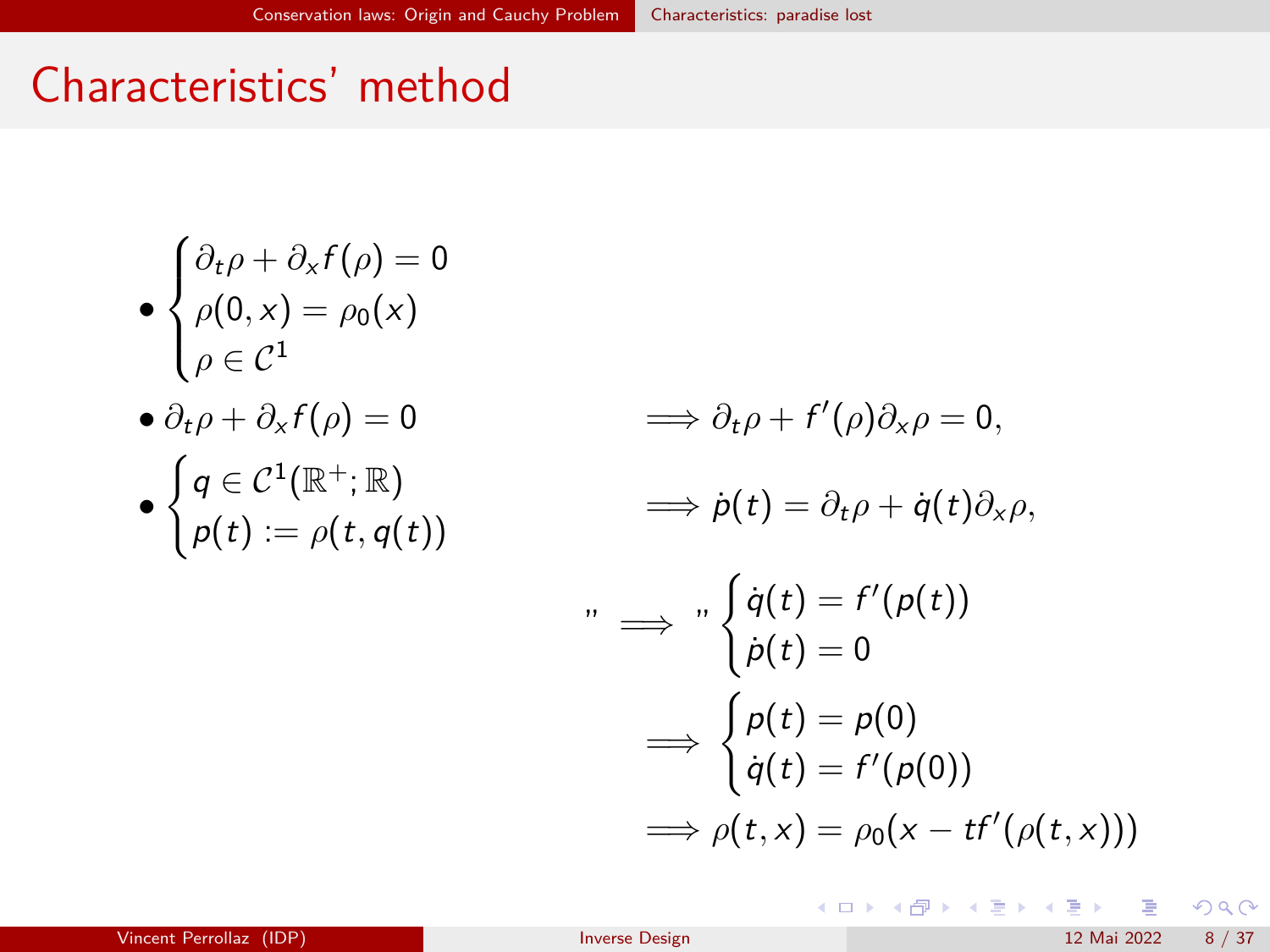# In a picture with Burgers  $f'(q) = q$



 $299$ 

メロト メ御 トメ きょ メきょ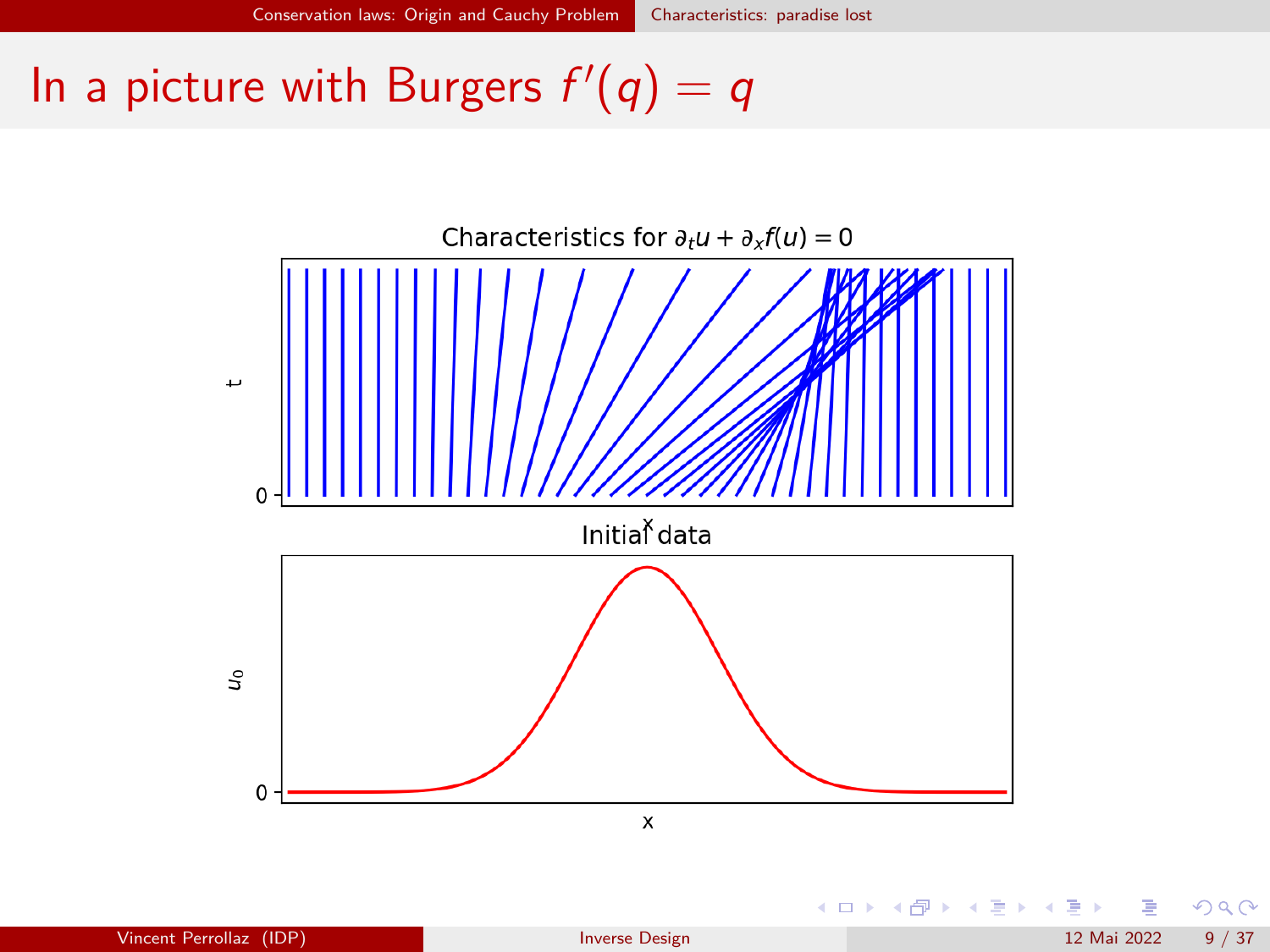### Animated

- Let the plane evolve according to  $\dot{p} = 0$  and  $\dot{q} = f'(p)$ .
- Look at the evolution of the graph of  $p = \rho(t, q)$ .



つへへ

メロト メ御 トメ きょ メきょ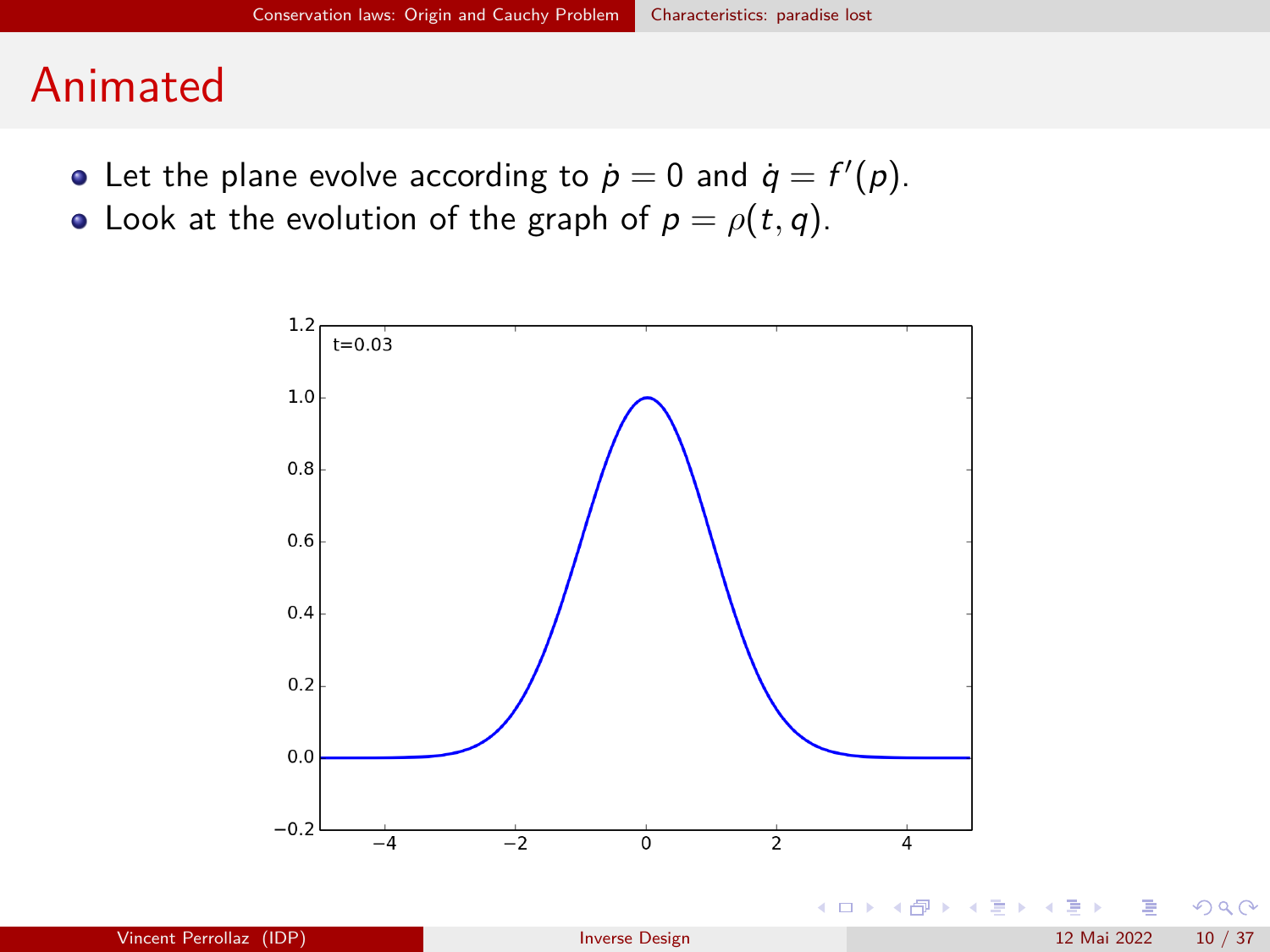# Generic Blowup

$$
\begin{cases} \partial_t \rho + \partial_x f(\rho) = 0, & t > 0, \quad x \in \mathbb{R}, \\ \rho(0, x) = \rho_0(x). \end{cases}
$$

#### Theorem

For 
$$
f(\rho) = \frac{\rho^2}{2}
$$
 (in fact convex or concave) and any  $\rho_0 \in C_c^{\infty}(\mathbb{R})$   
\n
$$
\rho_0 \not\equiv 0 \Rightarrow \exists T > 0, \quad \exists X \in \mathbb{R}, \qquad \partial_x \rho(t, X) \underset{t \to T^-}{\to} -\infty.
$$
\nBut

$$
||\rho(t,\cdot)||_{L^{\infty}(\mathbb{R})}\leq ||\rho_0||_{L^{\infty}(\mathbb{R})}.
$$

| Vincent Perrollaz (IDP) | <b>Inverse Design</b> | 12 Mai 2022 11 / 37 |
|-------------------------|-----------------------|---------------------|
|-------------------------|-----------------------|---------------------|

 $299$ 

 $A$  (D )  $A$  (D )  $A$  (E )  $A$  (E )

(1)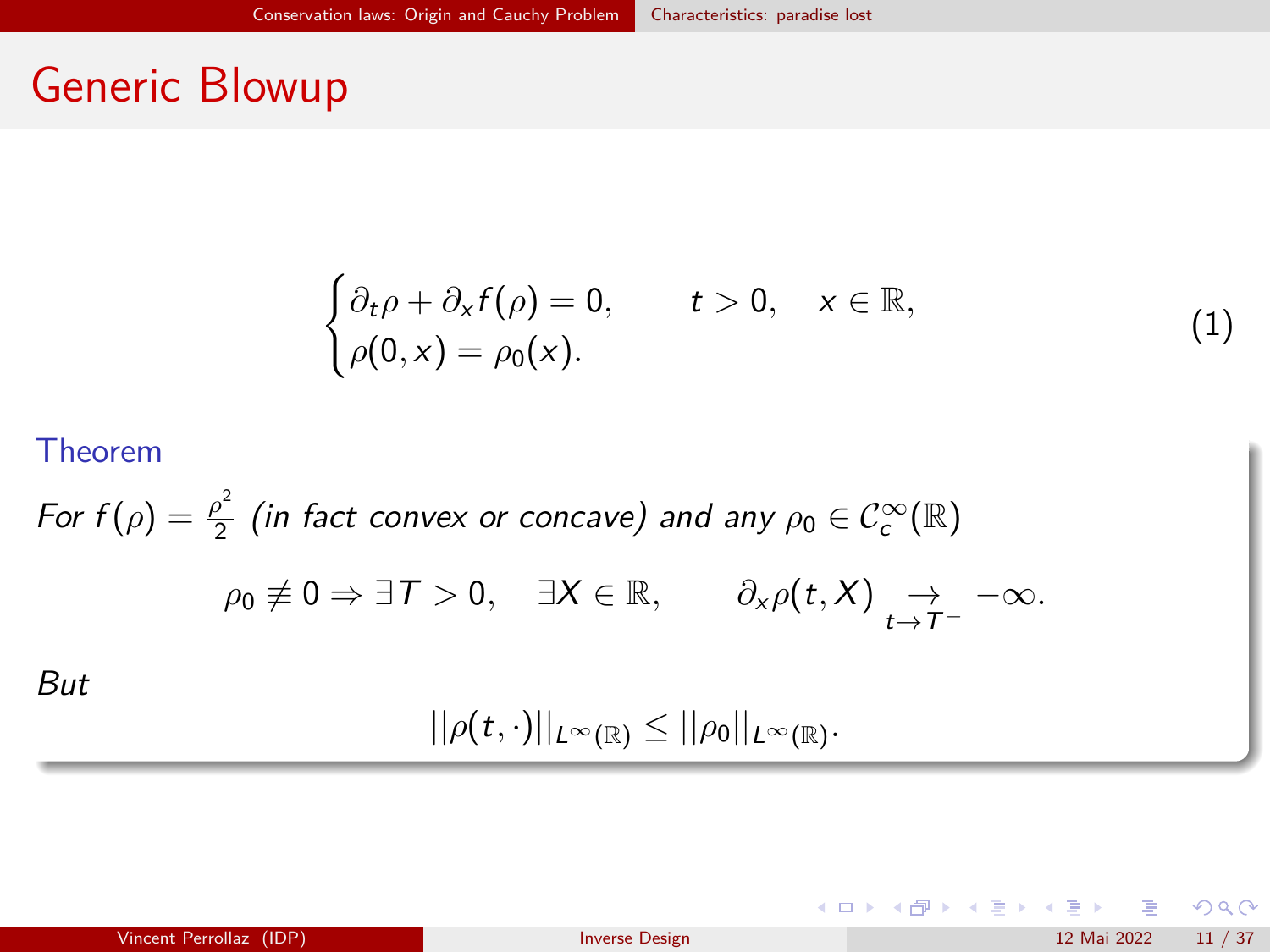#### <span id="page-11-0"></span><sup>1</sup> [Conservation laws: Origin and Cauchy Problem](#page-2-0)

- [Origins](#page-2-0)
- [Characteristics: paradise lost](#page-6-0)
- **•** [Entropy solutions](#page-11-0)

<sup>2</sup> [Inverse Design for homogeneous laws: going back in time](#page-21-0)



 $\Omega$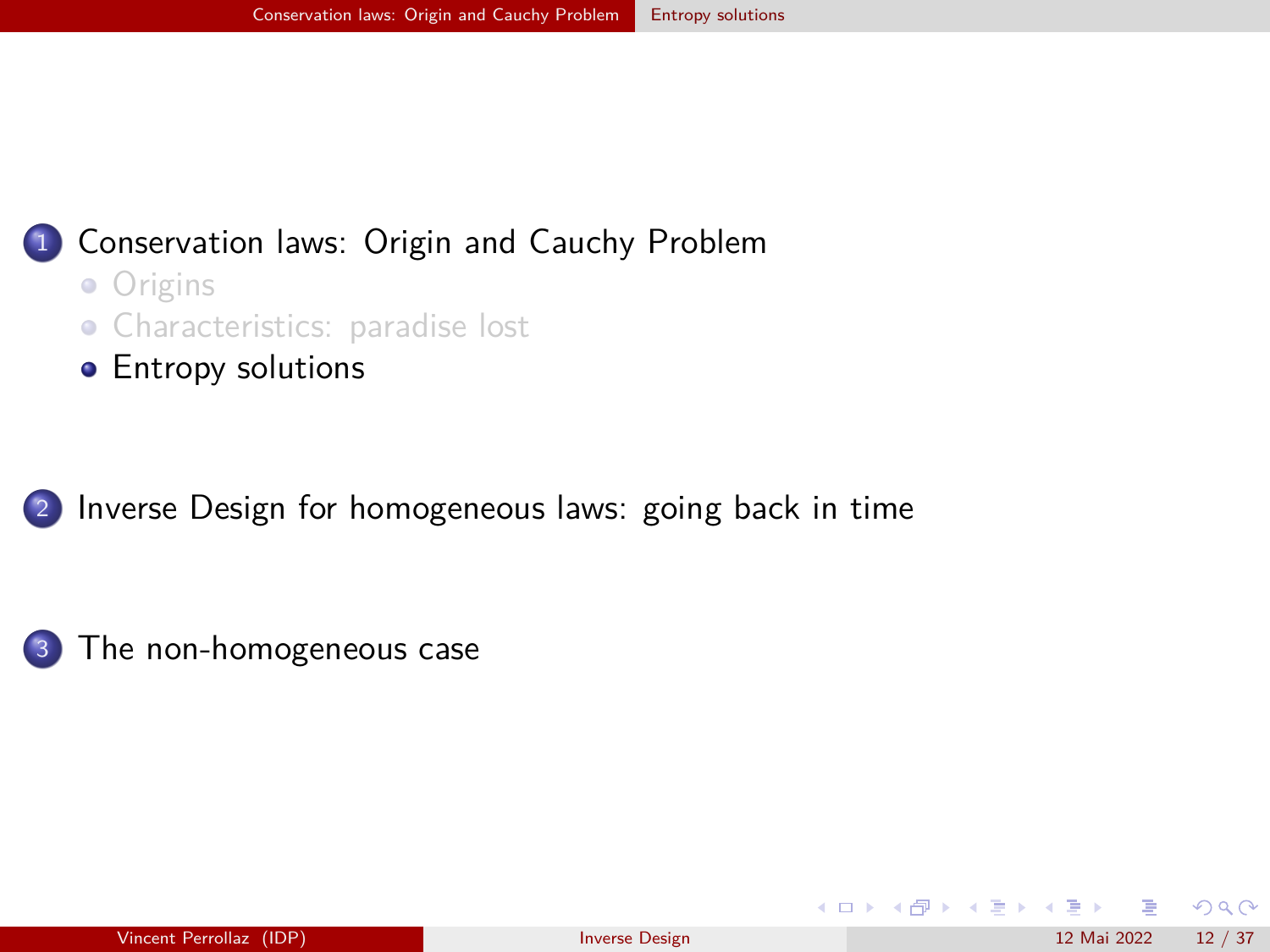# Weak/Integral solutions

Three formulations, different regularity.

 $\text{Differential:} \quad \partial_t u(t, x) + \partial_x f(u(t, x)) = 0,$  $\forall t > 0, \forall x \in \mathbb{R}$ 

\n- Integral: 
$$
\frac{d}{dt} \int_{a}^{b} u(t, x) dx = f(u(t, a)) - f(u(t, b))
$$
\n
$$
\forall t > 0, \quad \forall a < b
$$
\n
\n- Weak: 
$$
\int_{0}^{+\infty} \int_{-\infty}^{+\infty} u(t, x) \partial_t \phi(t, x) + f(u(t, x)) \partial_x \phi(t, x) dx dt = 0
$$
\n
$$
\forall \phi \in C_c^{\infty}((0, +\infty) \times \mathbb{R}).
$$
\n
\n

 $299$ 

メロメ メ御き メミメ メミメ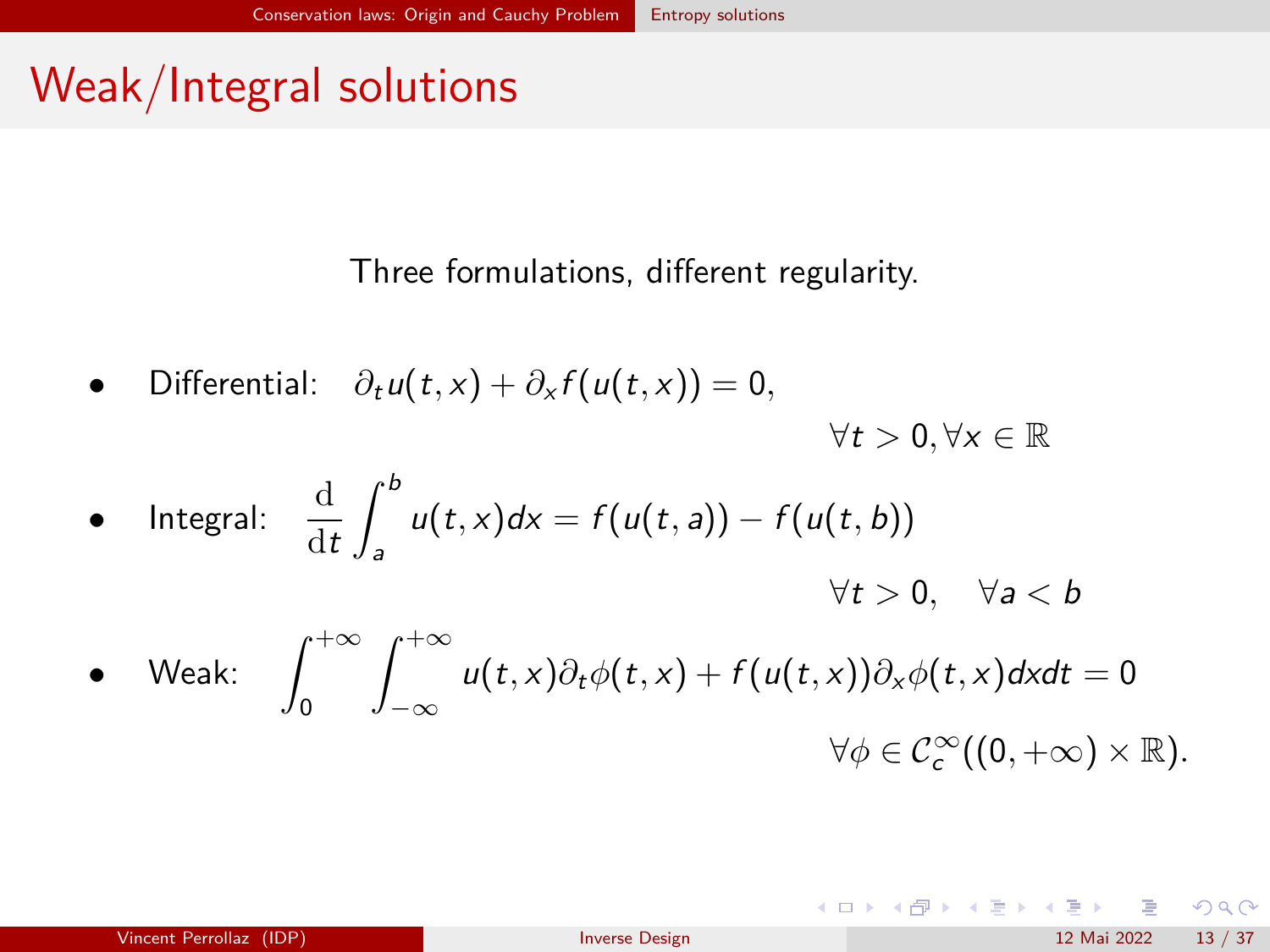# <span id="page-13-0"></span>Riemann initial data: one discontinuity!

• Simplest discontinuity and invariance by  $x \mapsto x + \eta$ :

$$
\rho_0(x) := \begin{cases} \rho_I & \text{if } x < 0 \\ \rho_r & \text{if } x > 0 \end{cases}
$$

• Invariance by  $(t, x) \mapsto (\lambda t, \lambda x) \Rightarrow$ 

$$
\rho(t,x)=v\left(\frac{x}{t}\right)
$$

**·** Simplest case :

$$
\rho(t,x) = \begin{cases} \rho_l & \text{if } x < \lambda t \\ \rho_r & \text{if } x > \lambda t \end{cases}
$$

What is *λ*?

 $209$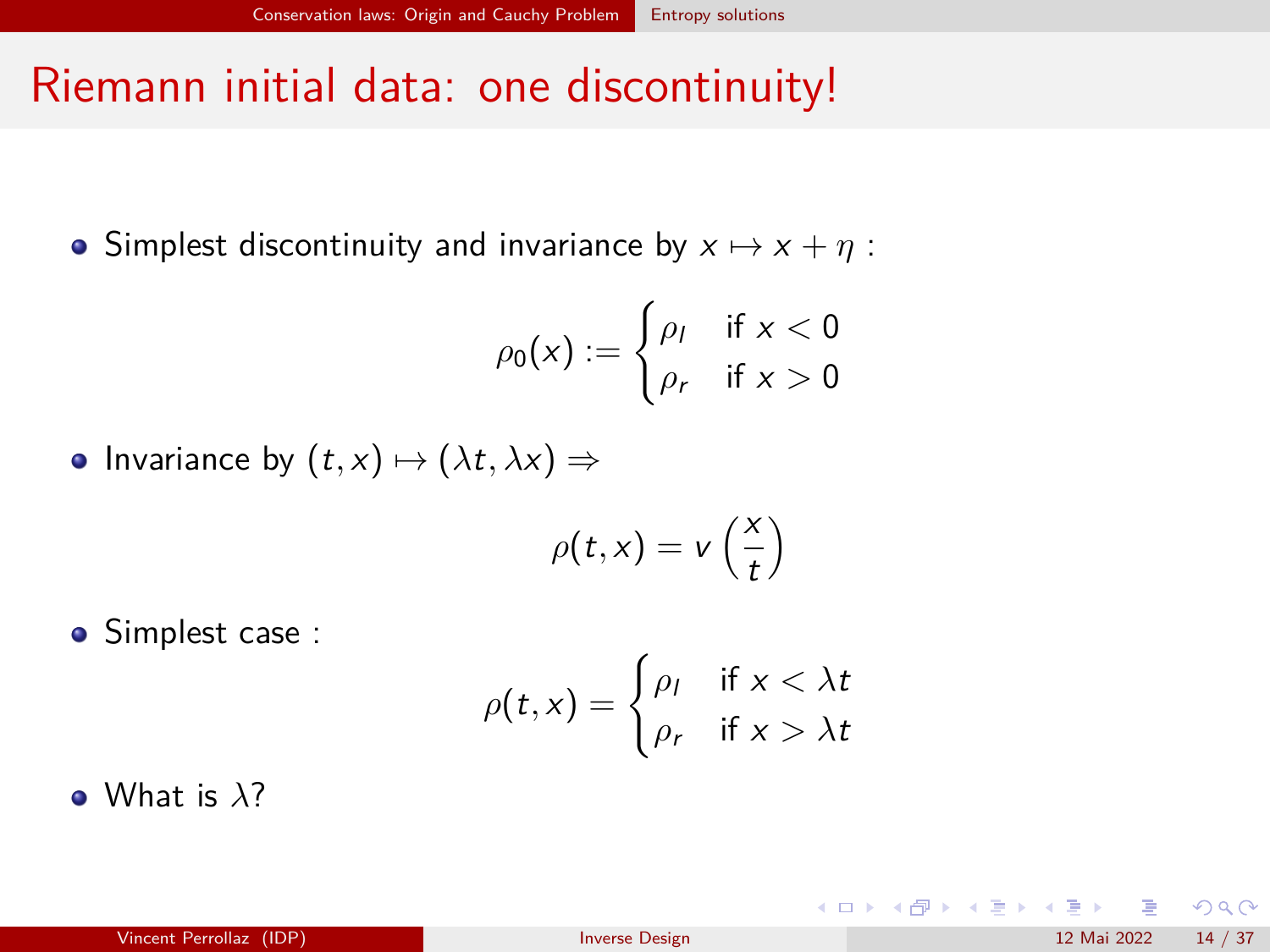## <span id="page-14-0"></span>Rankine Hugoniot condition for weak solution

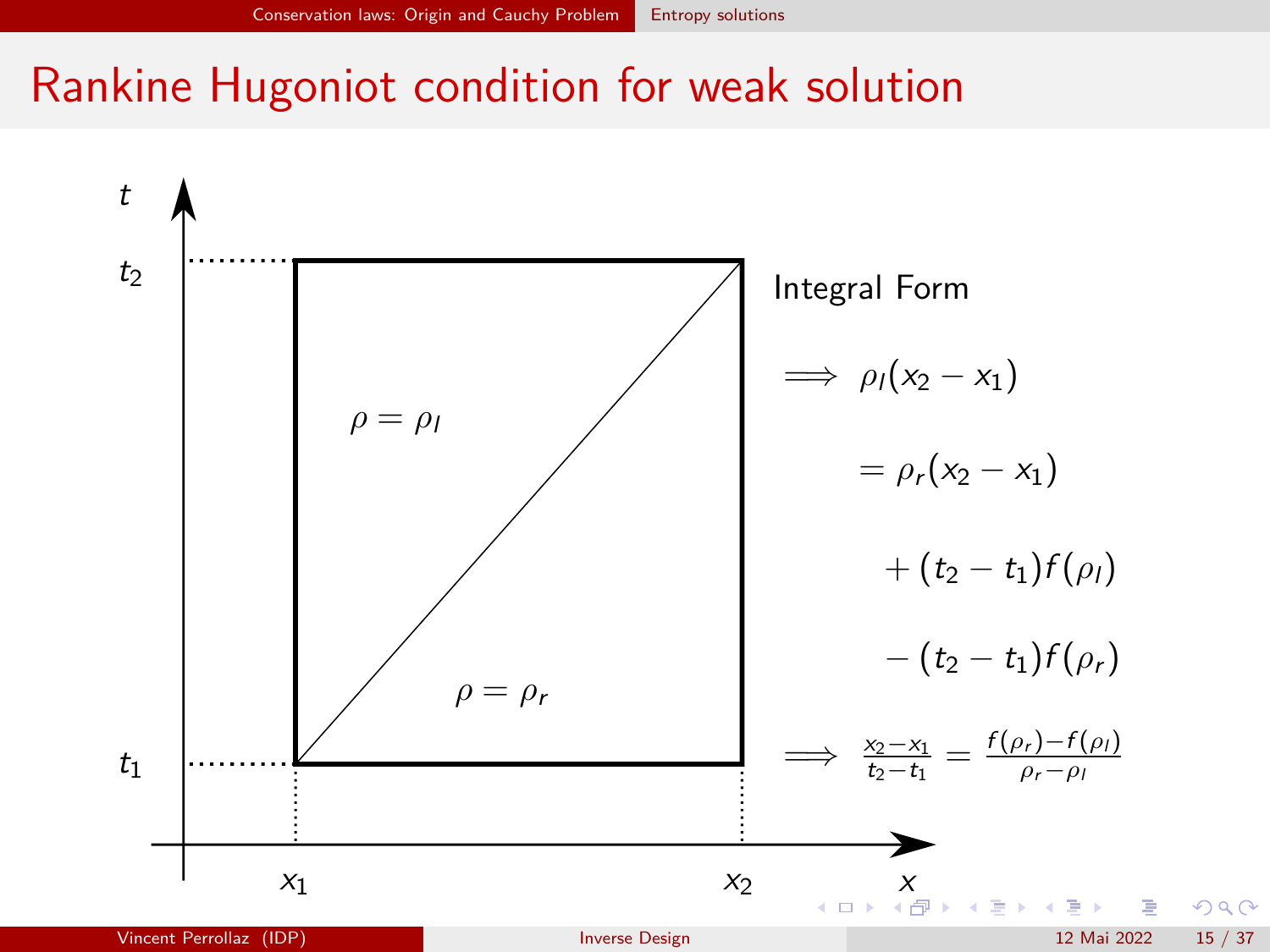# Burgers' characteristics : shock wave



| Vincent Perrollaz (IDP) | <b>Inverse Design</b> | 16/37<br>12 Mai 2022 |
|-------------------------|-----------------------|----------------------|
|-------------------------|-----------------------|----------------------|

 $\Omega$ 

メロメ メ御き メミメ メミメ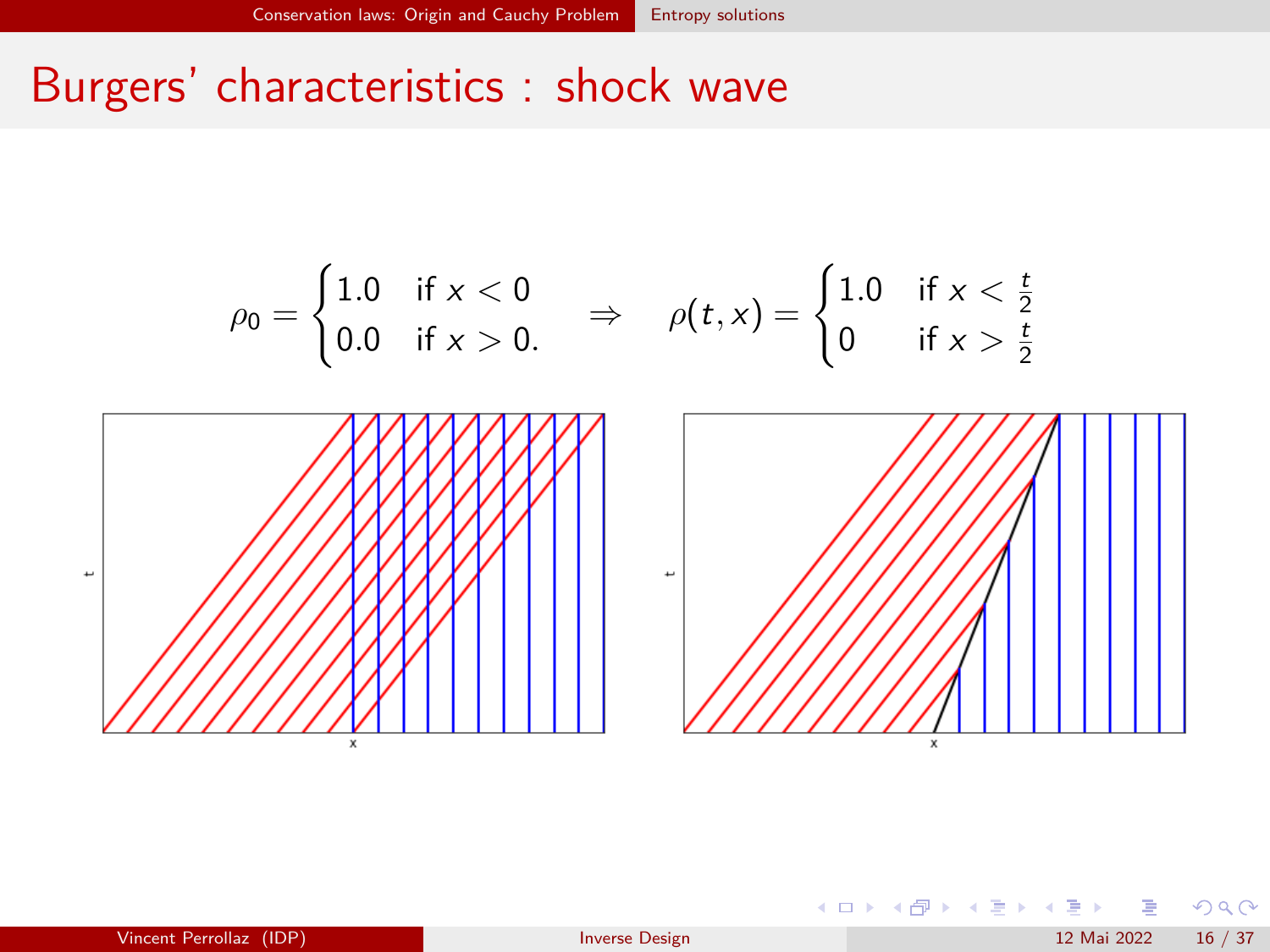## Burgers' characteristics : rarefaction wave



| Vincent Perrollaz (IDP) | Inverse Design | 17/37<br>12 Mai 2022 |
|-------------------------|----------------|----------------------|
|-------------------------|----------------|----------------------|

 $\Omega$ 

メロメ メ都 メメ きょうくぼ メー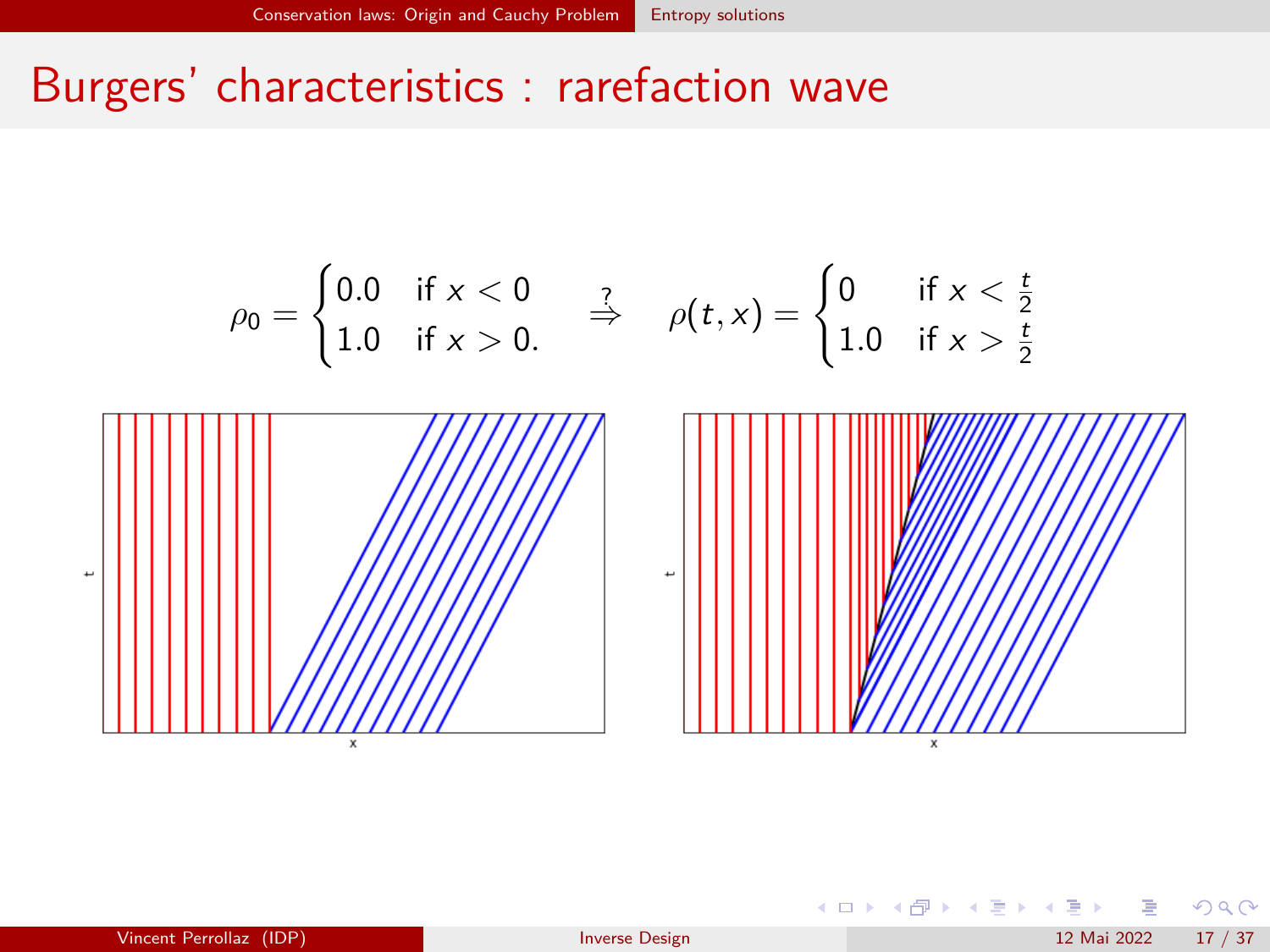# Stability condition

*δ >* 0, consider

$$
\rho_0^{\delta}(x) = \begin{cases} \rho_I & \text{if } x < -\delta \\ \rho_m & \text{if } -\delta < x < \delta \\ \rho_r & \text{if } \delta < x \end{cases}
$$

 $\delta \rightarrow 0$ , admissibility condition on discontinuities (for continuous semigroup)

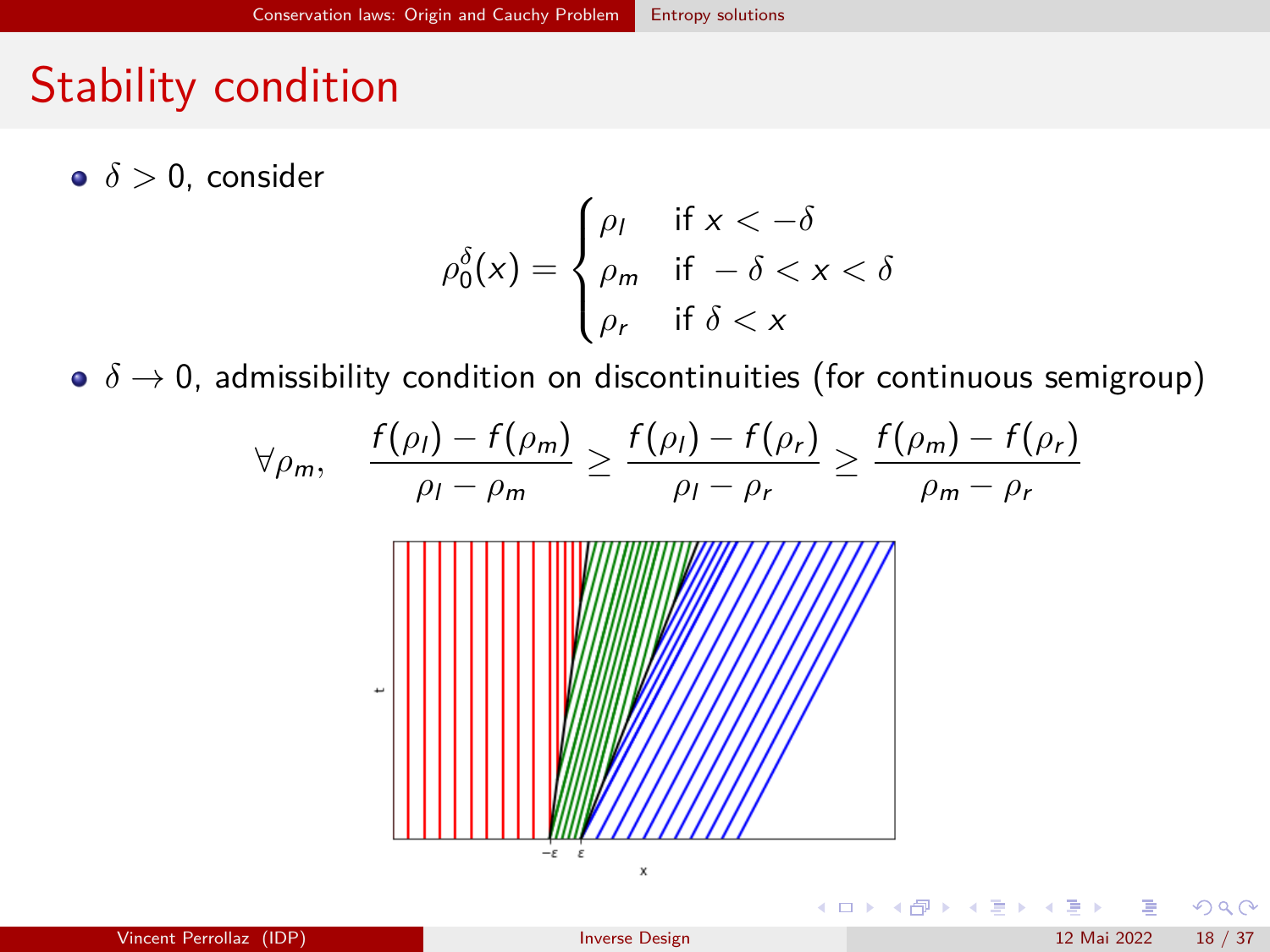## Burgers' characteristics : rarefaction wave the return

$$
\rho_0 = \begin{cases} 0.0 & \text{if } x < 0 \\ 1.0 & \text{if } x > 0. \end{cases} \Rightarrow \quad \rho(t, x) = \begin{cases} 0 & \text{if } x < 0 \\ \frac{x}{t} & \text{if } 0 < x < t \\ 1.0 & \text{if } x > t \end{cases}
$$

| Vincent Perrollaz (IDP) |
|-------------------------|
|-------------------------|

Â.

 $\Omega$ 

K ロ ▶ K 御 ▶ K 경 ▶ K 경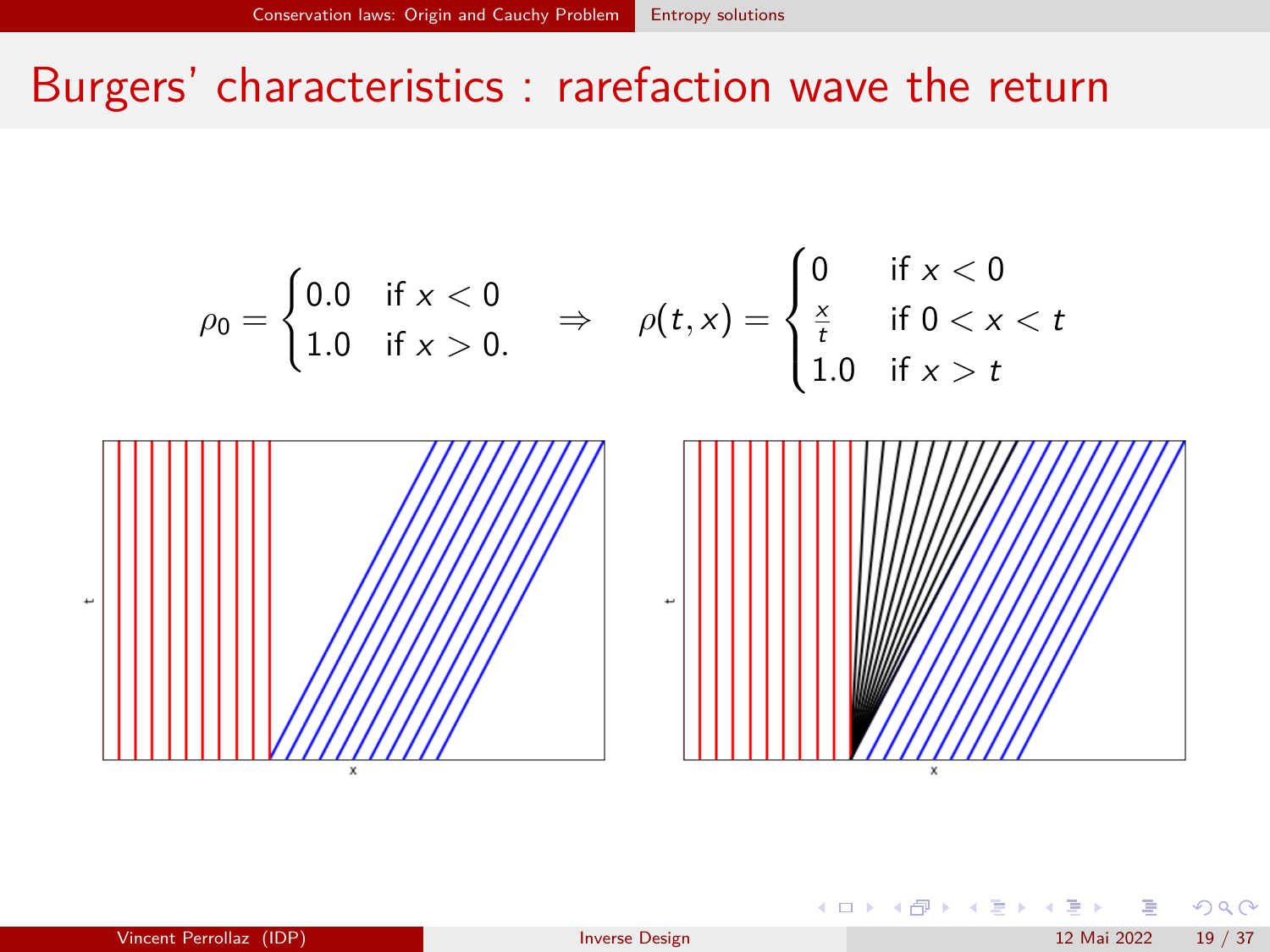# Vanishing Viscosity and entropy solution.

• Analogy with gas dynamics

$$
\partial_t \rho^{\epsilon} + \partial_x f(\rho^{\epsilon}) = \epsilon \partial_{xx}^2 \rho^{\epsilon}.
$$
 (2)

For E convex,  $Q' = E'f'$ .

$$
\partial_t E(\rho) + \partial_x Q(\rho) = \epsilon \partial_{xx}^2 E(\rho) - E''(\rho) (\partial_x \rho)^2.
$$

 $\epsilon \to 0^+$  (**FORMALLY**):

 $\partial_t E(\rho) + \partial_x Q(\rho) \leq 0$ ,  $\mathcal{D}((0, +\infty) \times \mathbb{R})$ 

 $\rho = (t, x) \mapsto (S_t \rho_0)(x)$ ,  $(S_t)_{t>0}$  semigroup of entropy solutions.

 $209$ 

メロメ メ都 メメ きょうくぼ メー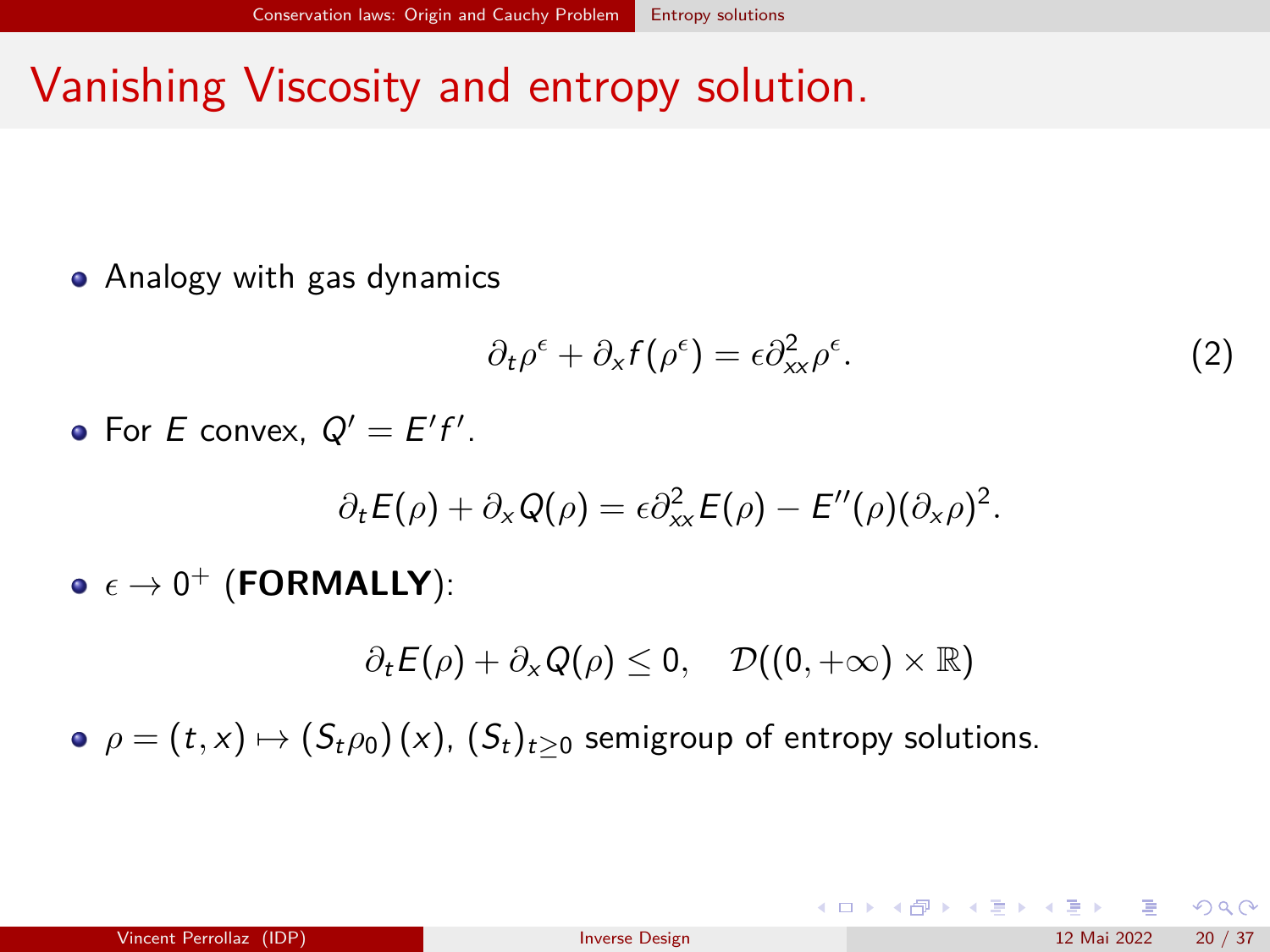# **Simulations**



重

 $299$ 

イロト イ部 トイモト イモト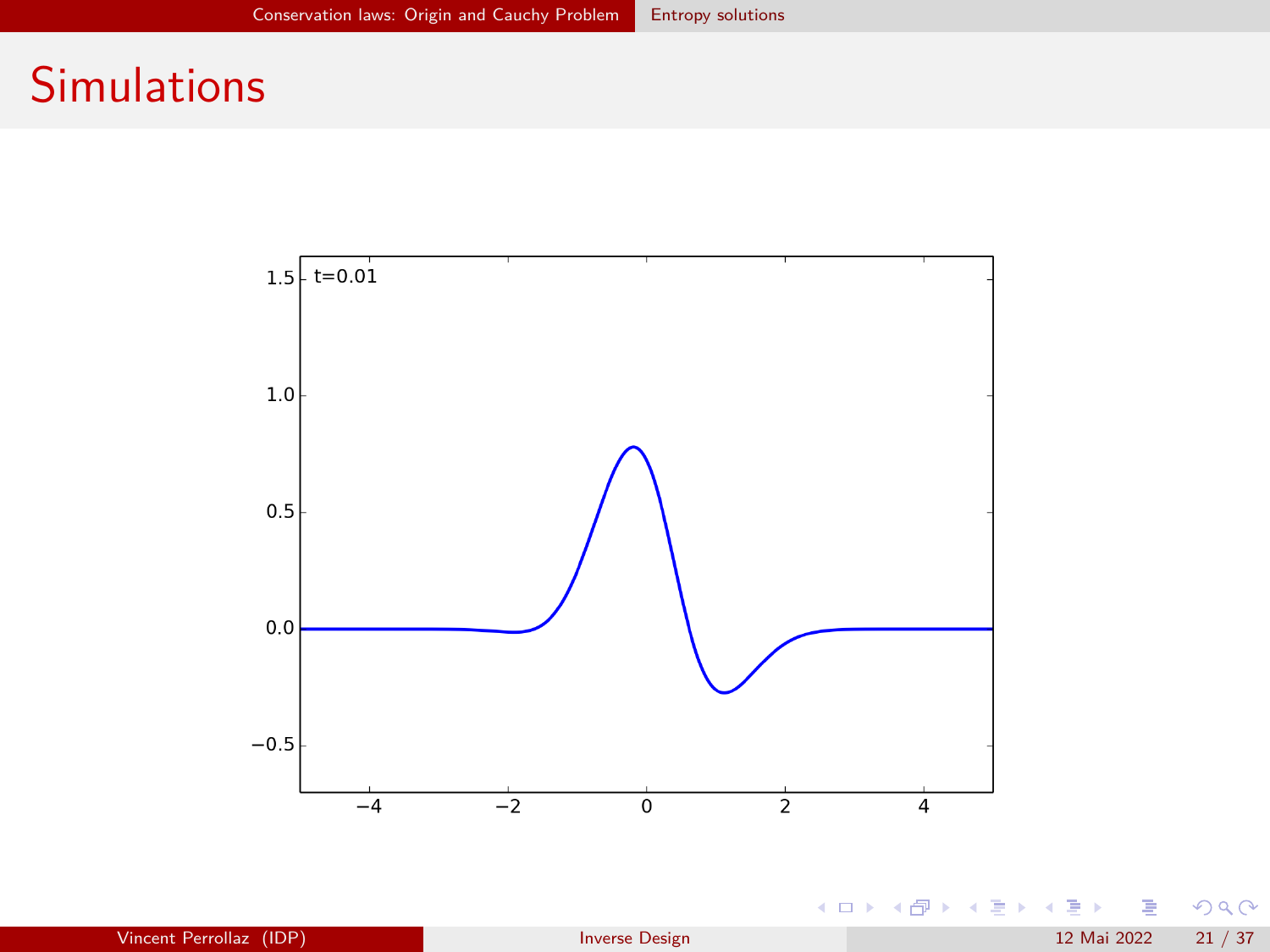#### <span id="page-21-0"></span><sup>1</sup> [Conservation laws: Origin and Cauchy Problem](#page-2-0)

- [Origins](#page-2-0)
- [Characteristics: paradise lost](#page-6-0)
- **•** [Entropy solutions](#page-11-0)

#### <sup>2</sup> [Inverse Design for homogeneous laws: going back in time](#page-21-0)



 $\Omega$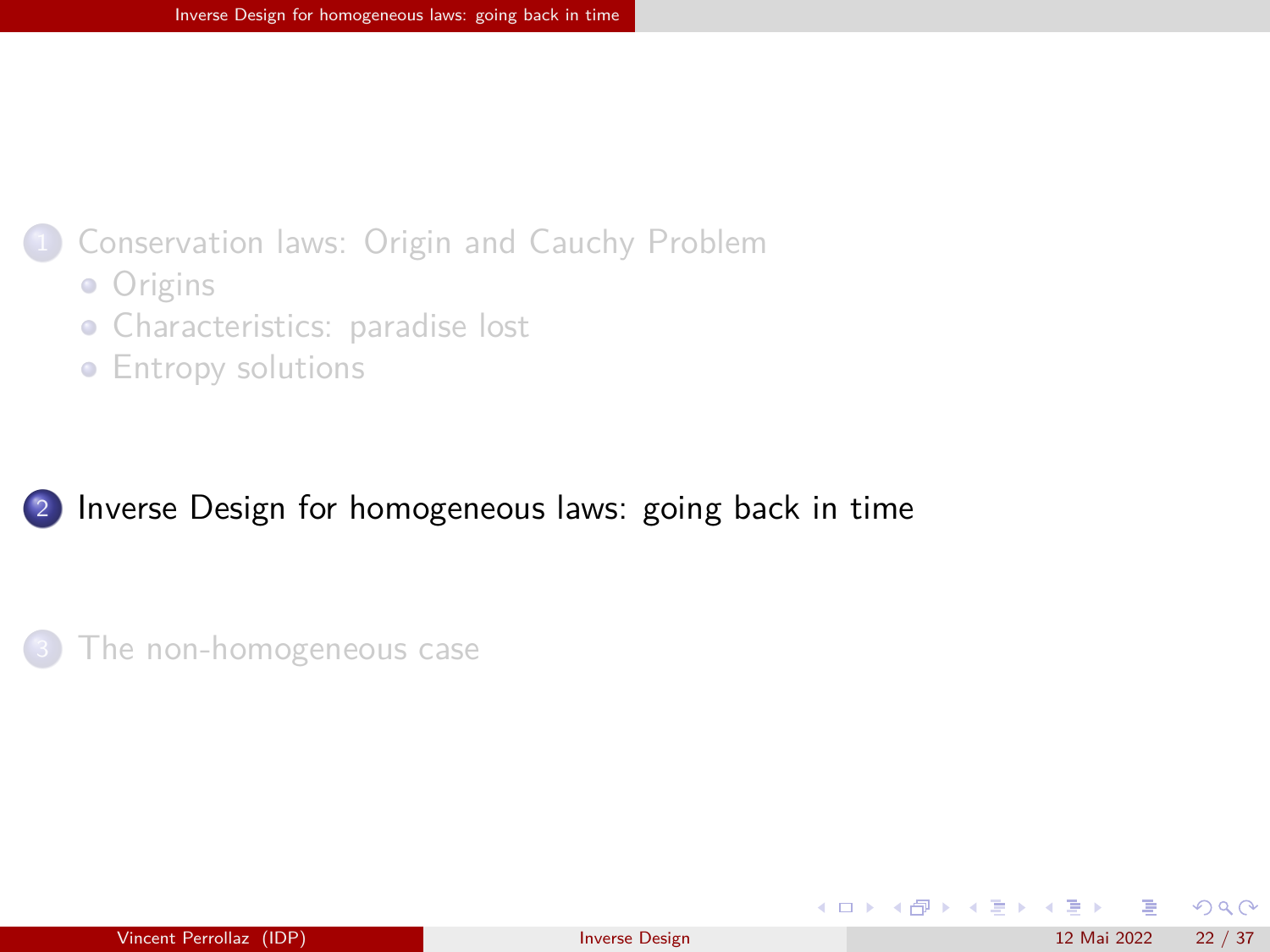# What and Why!

Questions:

- What is  $S_t(L^{\infty}(\mathbb{R}))$ ?
- 2 Characterize  $I_T(\omega) := \{ \rho_0 \in L^{\infty}(\mathbb{R}) : S_T \rho_0 = \omega \}$  for  $\omega \in L^{\infty}(\mathbb{R})$ ?

Reasons:

- **1** Irreversible dynamics for entropy solutions.
- <sup>2</sup> Entropy semigroup compactifying.
- <sup>3</sup> Sonic boom minimization. (Gosse Zuazua 17)
- <sup>4</sup> Accident localization through tollgate estimates.
- **•** Control theory through Russell's extension method (Ancona-Marson 98, Horsin 98).

 $\Omega$ 

メロメ メ御き メミメ メミメ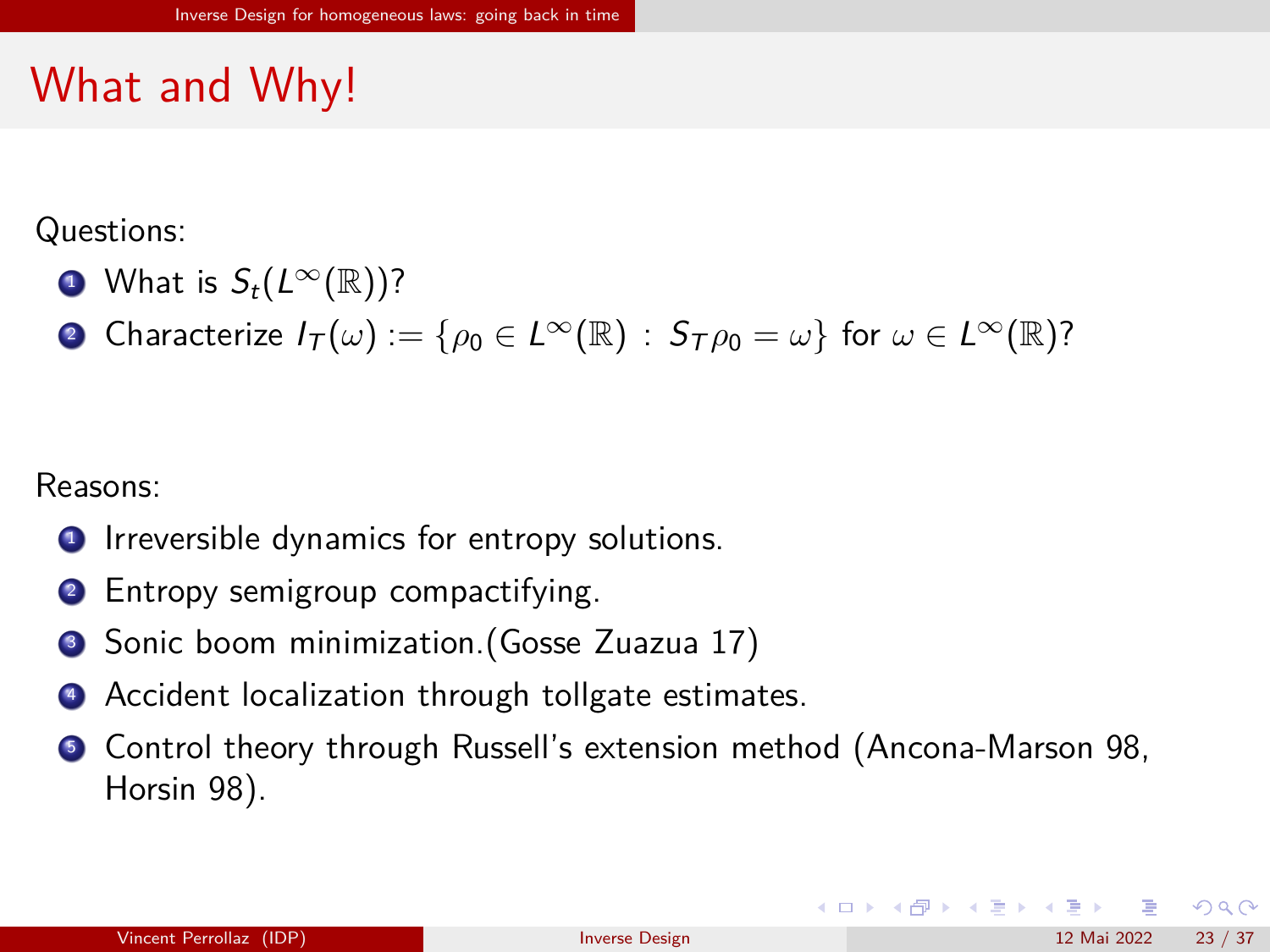# Characterization of reachable states

Going back to Oleinik 56!

Definition

 $T > 0$ ,  $\omega \in L^{\infty}(\mathbb{R})$   $r_{\omega}^{T}(x) := x - Tf'(\omega(x)).$ 

Theorem

For f convex,

$$
I_{\mathcal{T}}(\omega) \neq \emptyset \iff \omega \in S_{\mathcal{T}}(L^{\infty}(\mathbb{R})) \iff r_{\omega}^{\mathcal{T}} \text{ nondecreasing a.e.}
$$

 $\mathbf{0} \omega \in \mathcal{S}_\mathcal{T}(L^\infty(\mathbb{R})) \implies \omega \in BV(\mathbb{R}),$ **2** Not better: take  $r_\omega^{\mathcal{T}}$  Cantor's staircase.

 $\Omega$ 

メロメ メ御き メミメ メミメ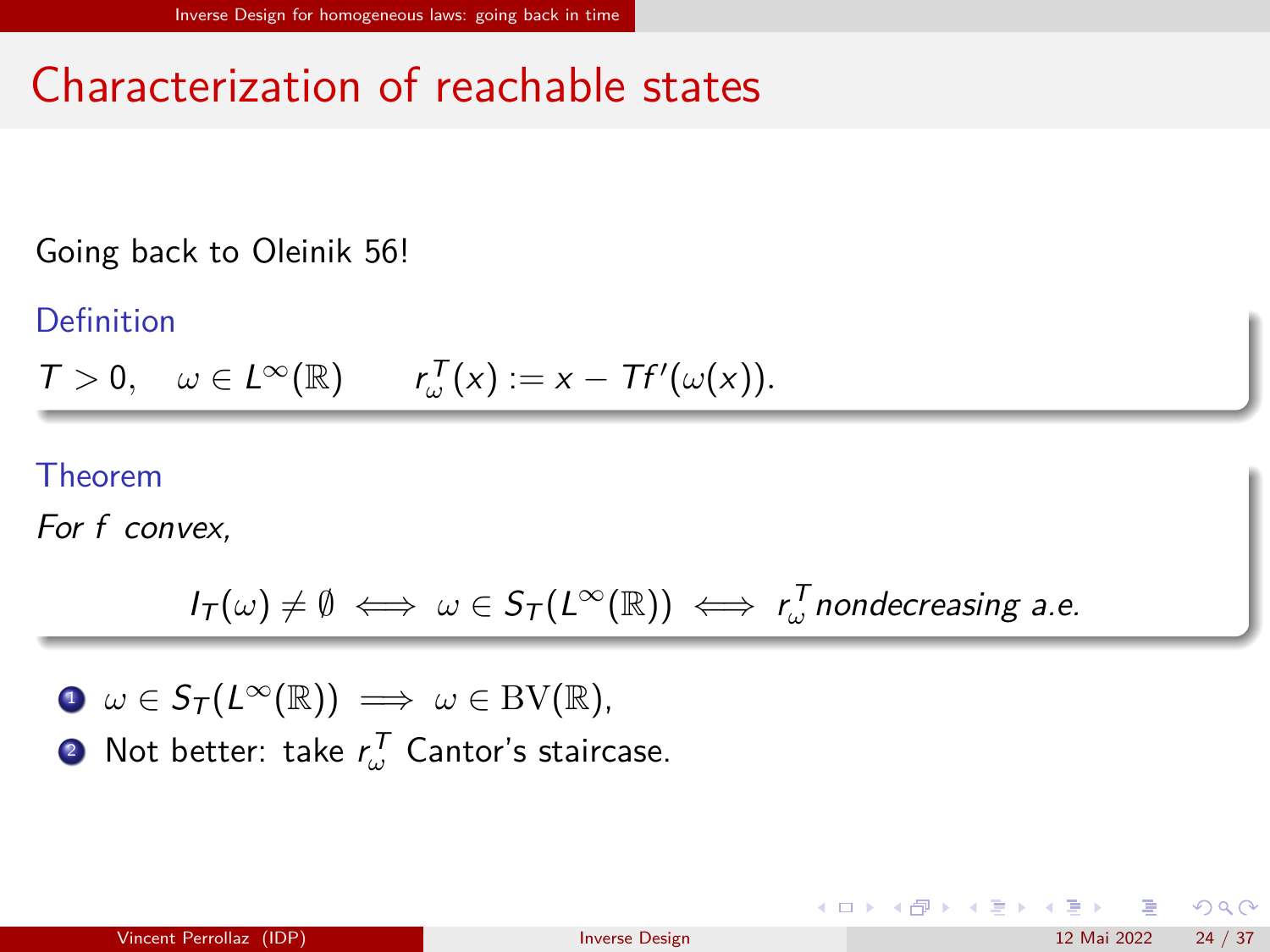# Reversing space and time

 $\mathbf{D}$   $\mathbf{\omega},$   $\mathcal{T}$  such that  $r_{\mathbf{\omega}}^{\mathcal{T}}$  increasing  $\bullet$  *χ* solution of

$$
\begin{cases} \partial_s \chi + \partial_y f(\chi) = 0, \\ \chi(0, y) = \omega(-y) \end{cases}
$$

\n- $$
\chi
$$
 isentropic:  $\partial_s E(\chi) + \partial_y Q(\chi) = 0$
\n- $\rho(t, x) := \chi(T - t, -x)$  entropy solution
\n

$$
\partial_t \rho + \partial_x f(\rho) = 0.
$$

$$
\bullet \ \ \rho_0^* := \rho(0) \in I_T(\omega)
$$

 $2990$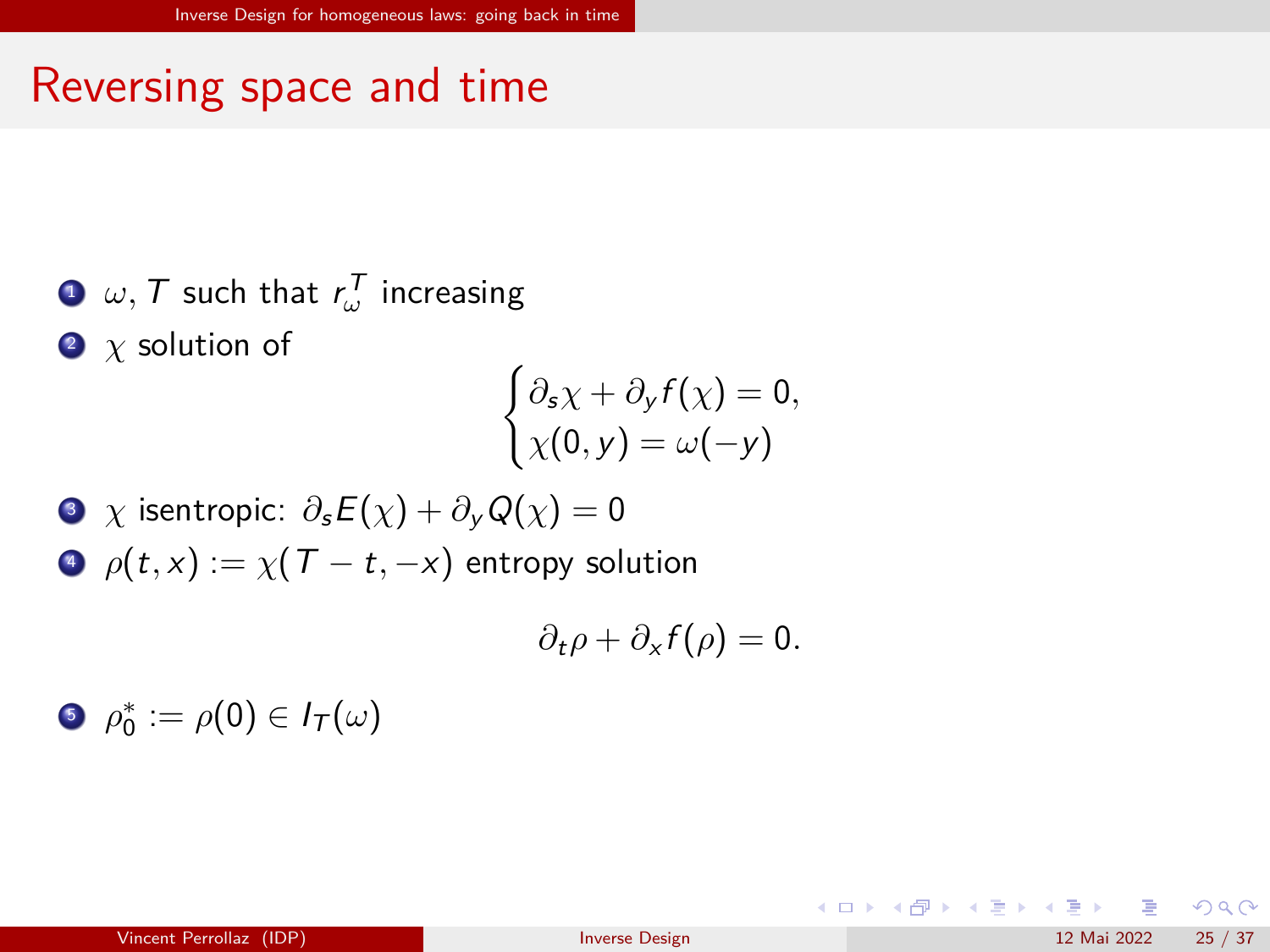# Characterization of initial data

#### Theorem (Colombo-P.)

- $I_{\mathcal{T}}(\omega) \neq \emptyset \implies$ 
	- $\bullet$   $I_T(\omega)$  convex,
	- **2**  $I_T(\omega)$  is a cone of vertex  $\rho_0^*,$
	- $\bullet$   $I_{\mathcal{T}}(\omega)$  is a  $F_{\sigma}$  set for the  $\mathcal{L}_{loc}^1$  topology.

#### Furthermore

- **1**  $I_T(\omega)$  singleton iff additionally  $\omega \in C^0$
- ② otherwise unbounded L $^{\infty}$ , but locally L $^{\infty}$  closed  $L_{loc}^{1}$ ,
- $\bullet$  and there is no extremal facet of finite dimension besides  $\rho_0^*$

In fact complete characterization of  $I_T(\omega)$ .

 $\Omega$ 

メロメ メ都 メメ きょうくぼ メー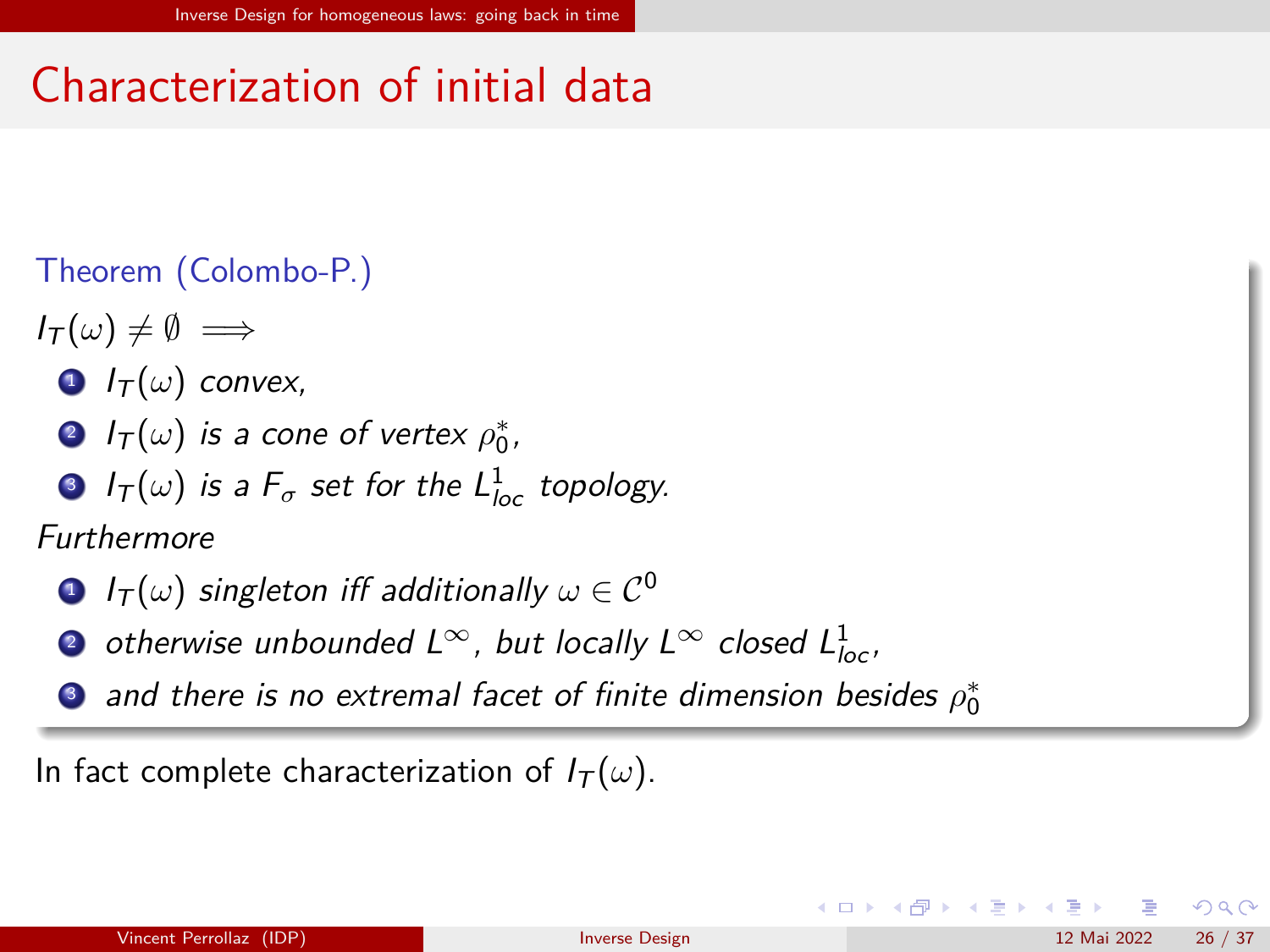# Tool : the Hopf-Lax formula

$$
\begin{cases} \partial_t \rho + \partial_x (f(\rho)) = 0 \\ \rho(0) = \rho_0 \end{cases}
$$

$$
f\text{ strongly convex}\qquad\text{ }\bigcirc\qquad \qquad f^*\text{ Legendre transform}
$$

$$
\begin{cases}\nr(t,x) := \underset{y \in \mathbb{R}}{\arg \min} \left( t f^* \left( \frac{x-y}{t} \right) + \int_0^y \rho_0(z) dz \right) \\
\rho(t,x) = f' \left( \frac{x-r(t,x)}{t} \right)\n\end{cases}
$$

 $299$ 

メロトメ 倒 トメ ミトメ ミト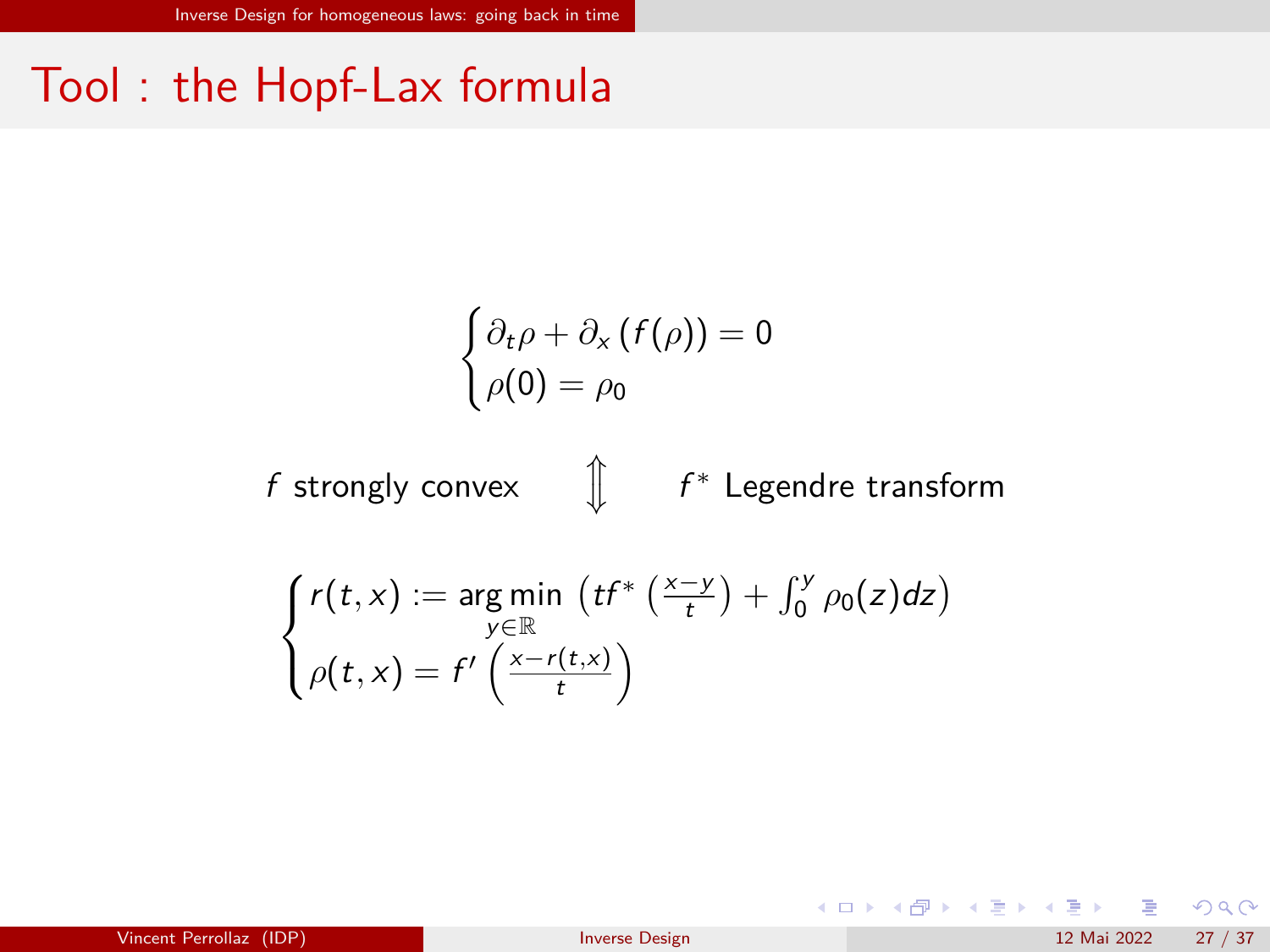#### <span id="page-27-0"></span>[Conservation laws: Origin and Cauchy Problem](#page-2-0)

- [Origins](#page-2-0)
- [Characteristics: paradise lost](#page-6-0)
- **•** [Entropy solutions](#page-11-0)

[Inverse Design for homogeneous laws: going back in time](#page-21-0)

<sup>3</sup> [The non-homogeneous case](#page-27-0)

 $\Omega$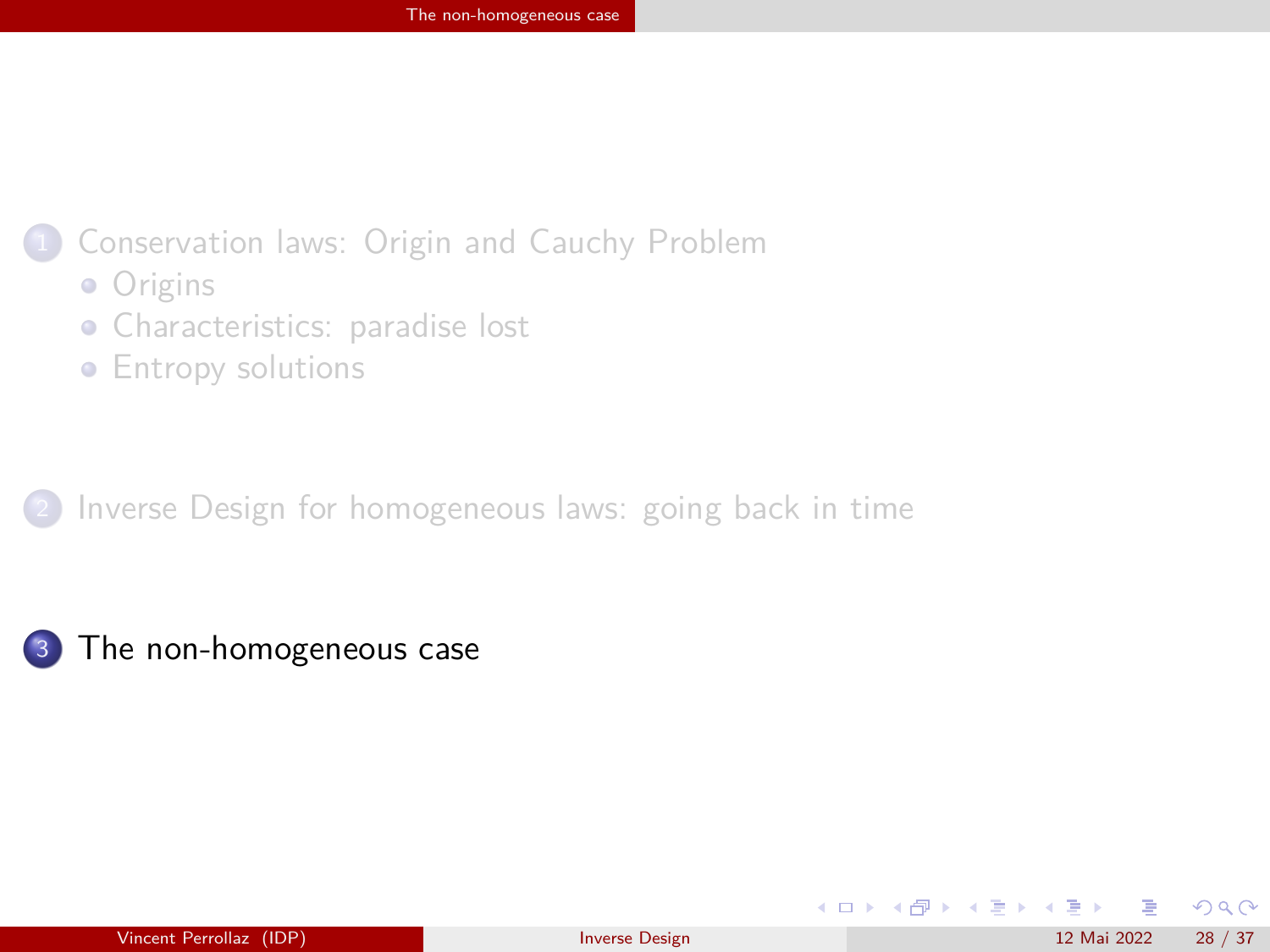## Why

<sup>1</sup> LWR: different speed limit, different number of lanes:

$$
\partial_t \rho(t,x) + \partial_x \left( \rho(t,x) v_{\max}(x) (1 - \frac{\rho(t,x)}{\rho_{\max}(x)}) \right) = 0.
$$

- <sup>2</sup> Nonhomogeneous conservation laws:
	- **O** Richer geometry!
	- $\bullet$   $\triangle$  Litterature  $\triangle$
- **3** Homogeneity in space too special:
	- **1** Vanishing viscosity for LWR?
	- **2** Infinitely many contracting semigroups of weak solutions!

 $\Omega$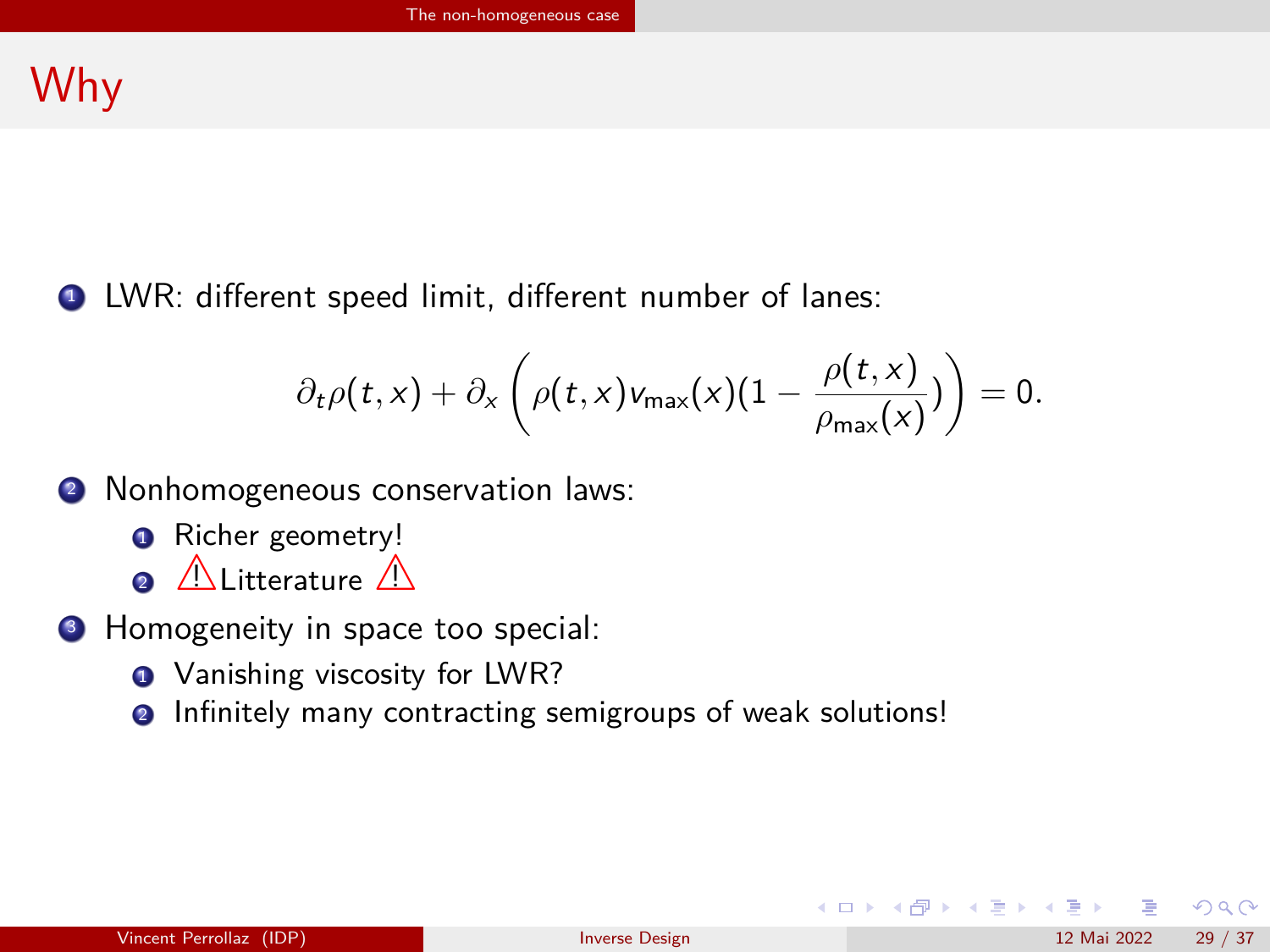## Characteristics equation

$$
\begin{cases} \partial_t \rho + \partial_x (H(x,\rho)) = 0 \\ \rho(0,x) = \rho_0(x) \end{cases}
$$

$$
\big\downarrow\rho\in\mathcal{C}^1
$$

•

$$
\bullet \partial_t \rho + \partial_x (H(x,\rho)) = 0
$$

$$
\bullet\;\begin{cases}q\in\mathcal{C}^1(\mathbb{R}^+;\mathbb{R})\\\rho(t):=\rho(t,q(t))\end{cases}
$$

 $\Rightarrow \partial_{t} \rho + \partial_{2} H(x, \rho) \partial_{x} \rho = -\partial_{1} H(x, \rho),$  $\implies \dot{p}(t) = \partial_t \rho + \dot{q}(t) \partial_x \rho,$ " =⇒ "  $\int \dot{q}(t) = \partial_2 H(q(t), p(t))$  $\dot{p}(t) = -\partial_1 H(q(t),p(t))$ 

メロメ メ御き メミメ メミメ

 $299$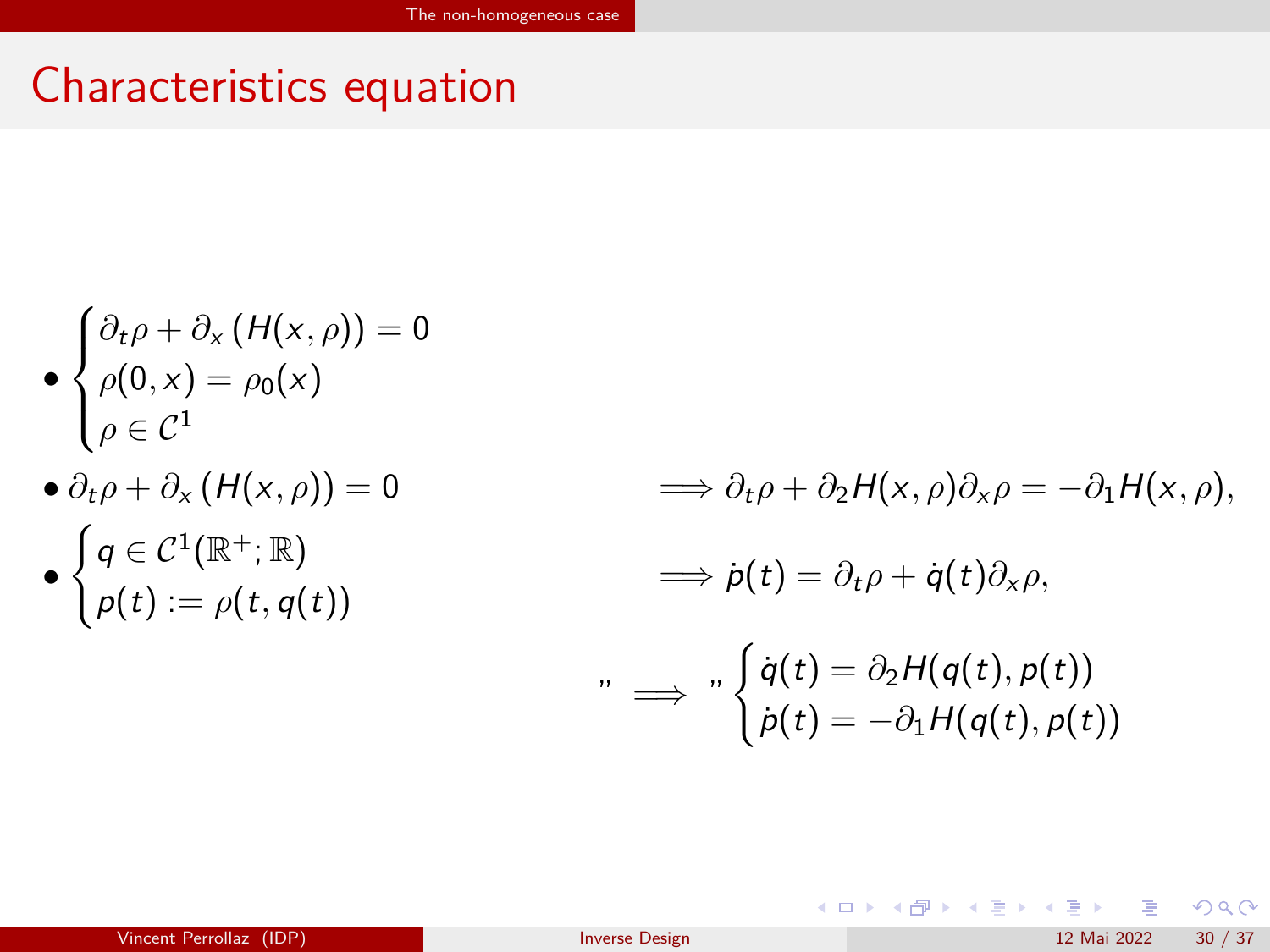## Inverse design results: The Same

$$
\mathcal{T} > 0, \ \omega \in L^{\infty}(\mathbb{R}), \quad r_{\omega}^{\mathcal{T}}(x) := q(0) \text{ where } \begin{cases} \dot{q}(t) = \partial_2 H(q(t), p(t)) \\ \dot{p}(t) = -\partial_1 H(q(t), p(t)) \\ q(T) = x, \quad p(T) = w(x). \end{cases}
$$

Theorem (Colombo-P.-Sylla)  
\nWhen 
$$
\forall x, \quad q \mapsto H(x,q)
$$
 strongly convex  
\n
$$
I_T(\omega) \neq \emptyset \iff \omega \in S_T(L^{\infty}(\mathbb{R})) \iff r_{\omega}^T
$$
 nondecreasing a.e.  
\nAnd  $I_T(\omega) \neq \emptyset \implies$ 

 $\bullet$   $I_T(\omega)$  convex,

. . .

- **2**  $I_T(\omega)$  is a cone,
- 3  $I_{\mathcal{T}}(\omega)$  is a  $F_{\sigma}$  set for the  $L^1_{loc}$  topology.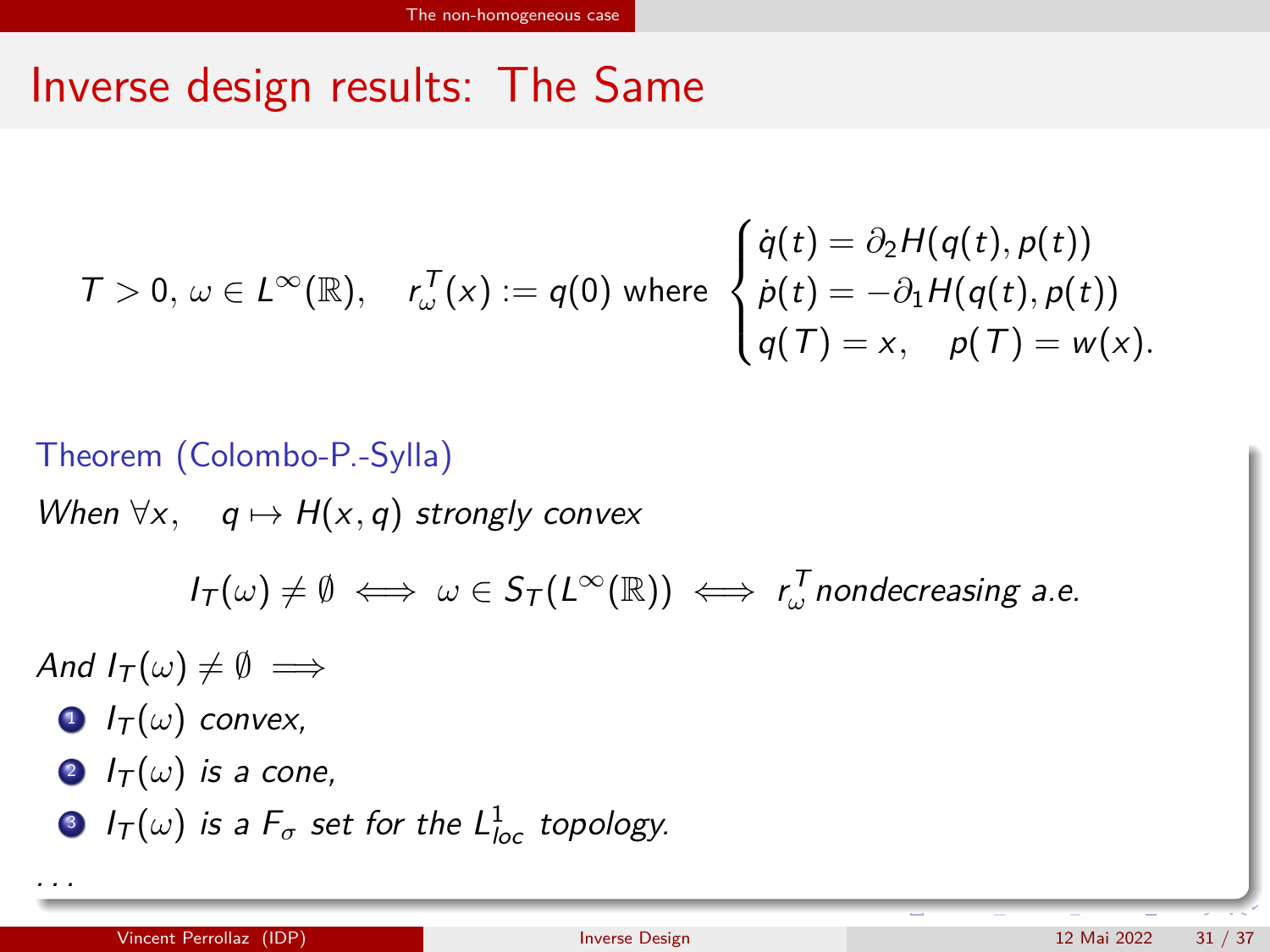## Inverse design results: but not exactly

#### Theorem (Colombo-P.-Sylla)

There exists, T *>* 0, H and *ω* such that

- $\bullet$   $I_{\tau}(\omega) \neq \emptyset$ .
- $\bullet \ \forall \rho_0 \in I_\mathcal{T}(\omega), \exists (E,Q)$  entropy-entropy flux pair, such that

 $\partial_t E(\rho) + \partial_x (Q(x, \rho)) - E'(\rho) \partial_1 H(x, \rho) - \partial_1 Q(x, \rho) \neq 0$ 

#### Remark

- $\bullet$  Isentropic solutions " = " closure of classical solutions.
- **2** Range of  $S_t$  homogeneous: just look at classical solutions.
- $\bullet$  Range of  $S_t$  nonhomogeneous: larger.

| Vincent Perrollaz (IDP) | Inverse Design | 32/37<br>12 Mai 2022 |
|-------------------------|----------------|----------------------|
|-------------------------|----------------|----------------------|

 $\Omega$ 

メロメ メ御き メミメ メミメ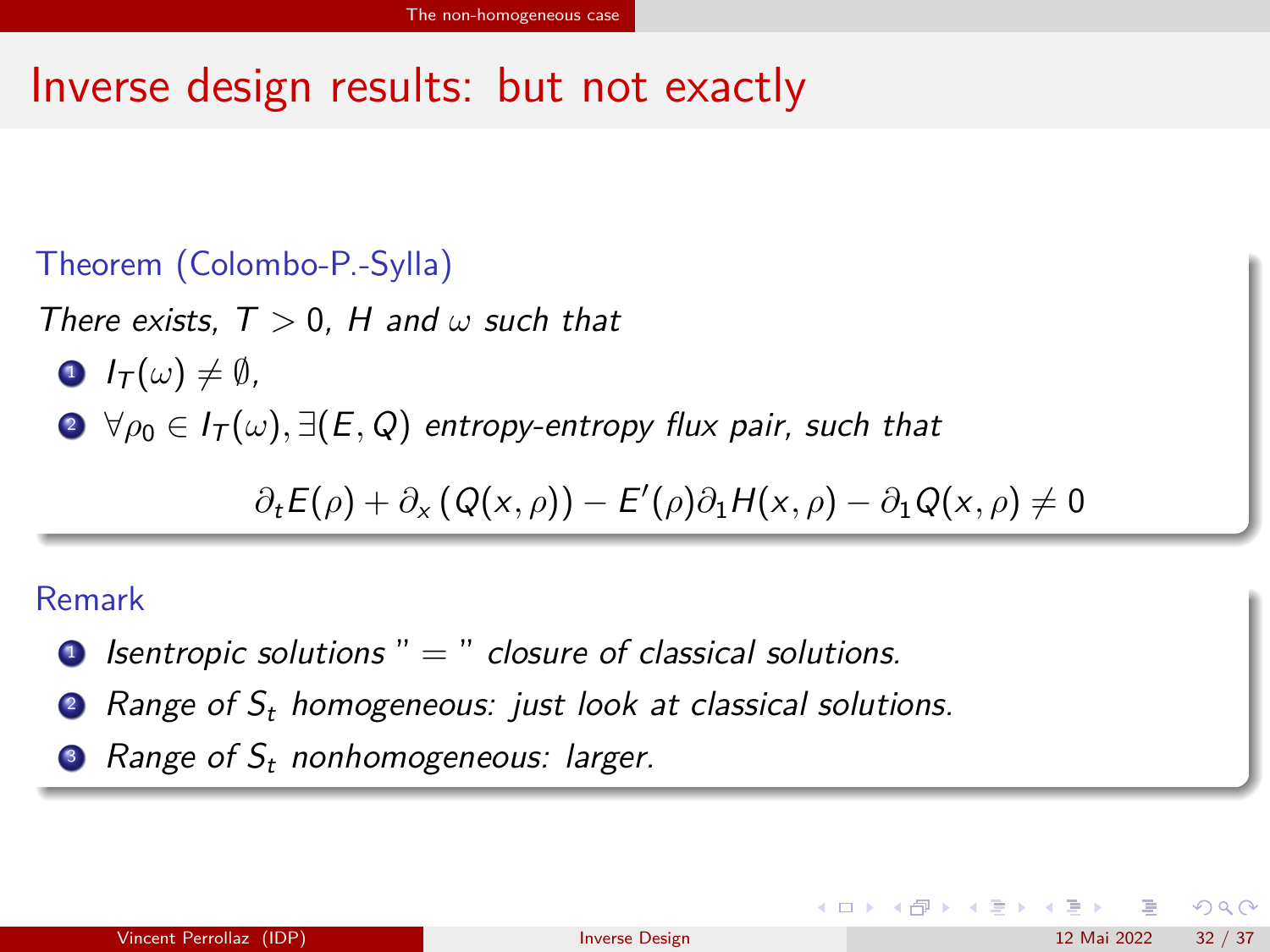# Rarefaction in the homogeneous case



 $299$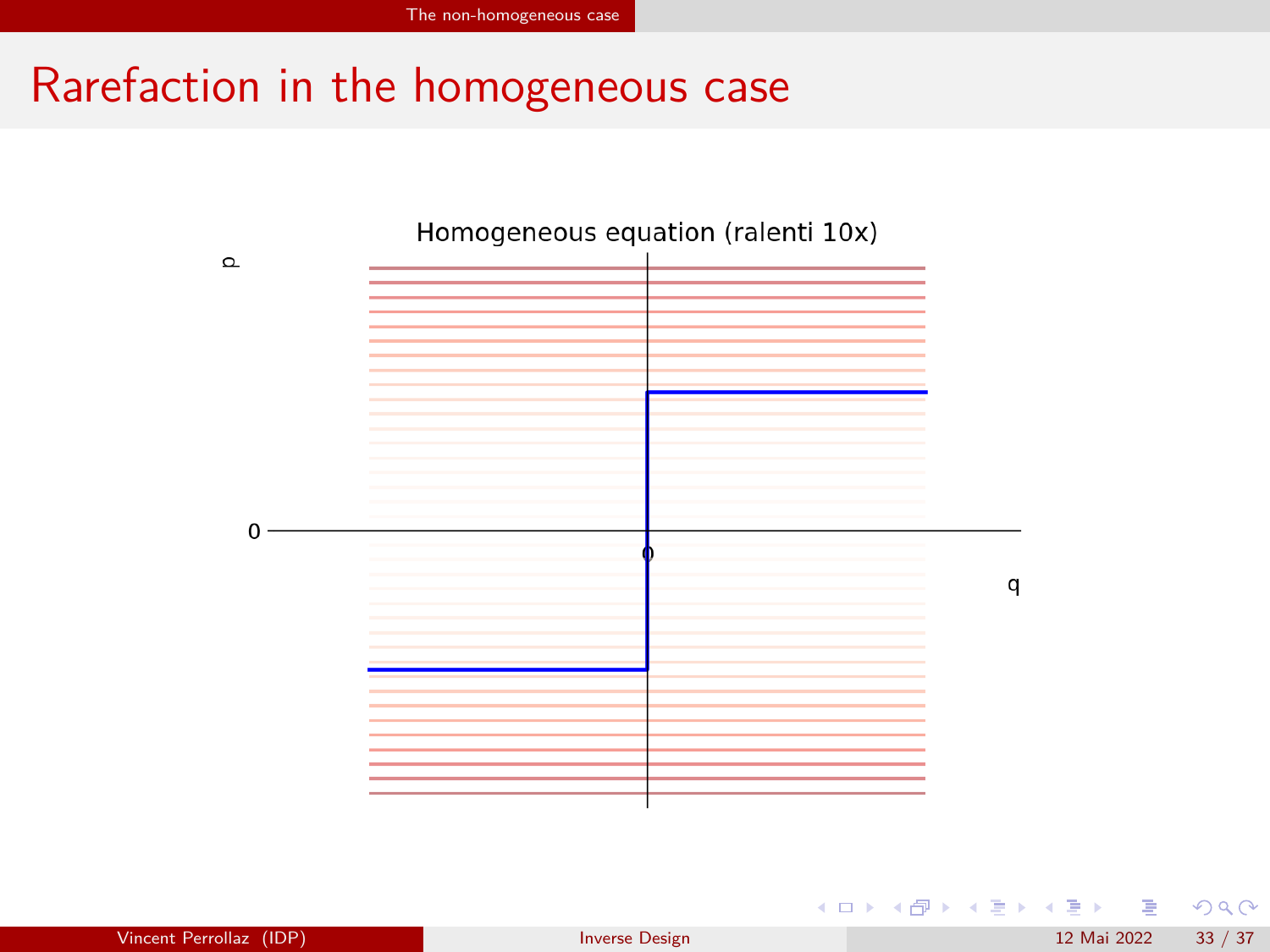## Rarefaction in the nonhomogeneous case



 $299$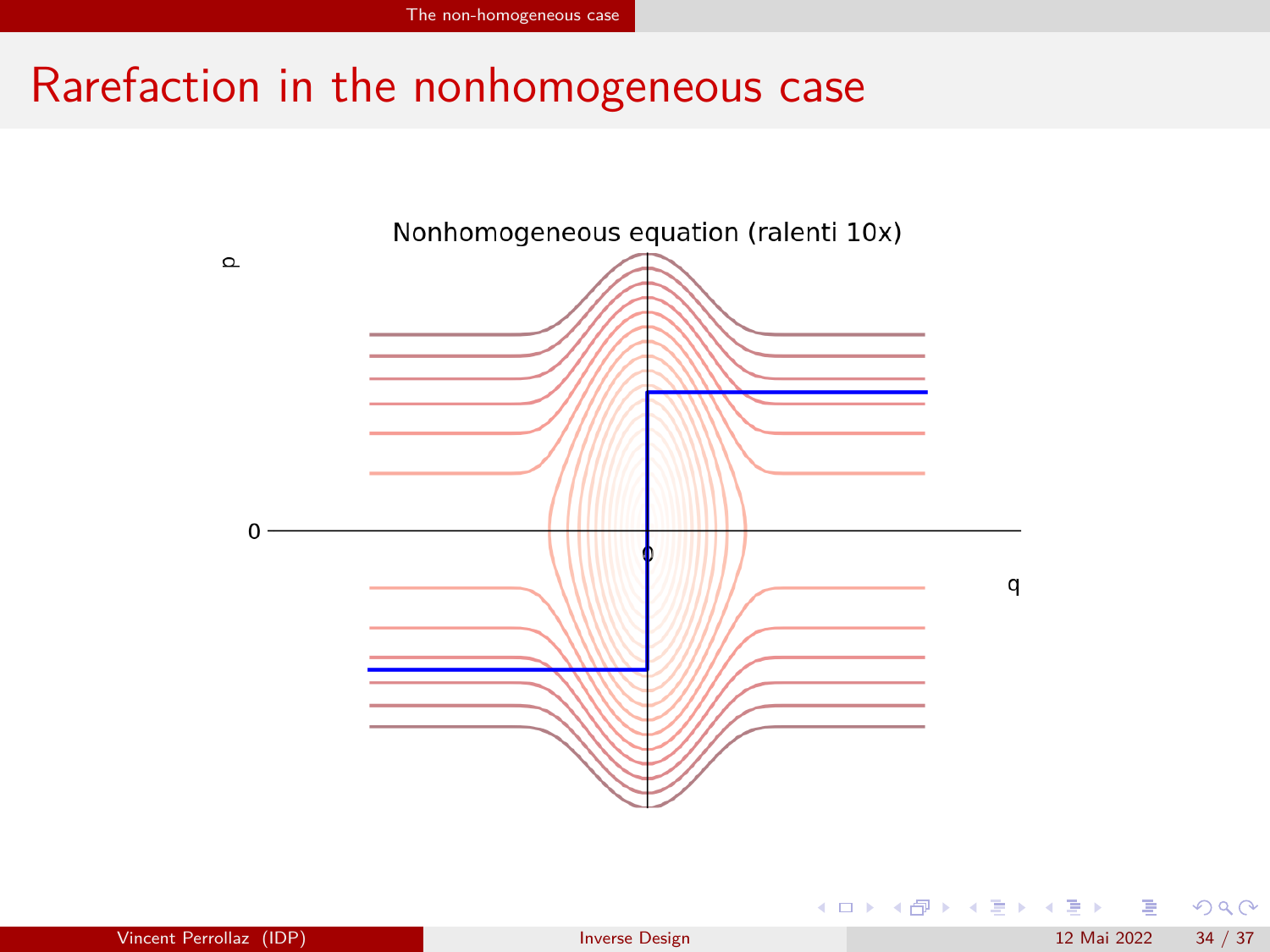# Tool: Hamilton-Jacobi connection and optimal control

If 
$$
L(x, q) = \sup_{p \in R} (pq - H(x, p))
$$
 (Legendre transform)  
\n
$$
\begin{cases}\nV(t, x) := \inf_{c \in L^{\infty}(0, T)} ( \int_0^t L(y(s), c(s)) ds + P(y(0)) ) \\
y(s) = c(s) \quad 0 < s < t \\
y(t) = x\n\end{cases}
$$
\n
$$
\Leftrightarrow \begin{cases}\n\partial_t V + H(x, \partial_x V) = 0, \\
V(0) = P \\
V \text{ viscosity solution} \\
\rho = \frac{\partial_x V}{\partial \rho} \begin{cases}\n\partial_t \rho + \partial_x (H(x, \rho)) = 0, \\
\rho(0) = P' \\
\rho \text{ entropy solution}\n\end{cases}
$$

 $299$ 

メロメ メ御 メメ きょうぼき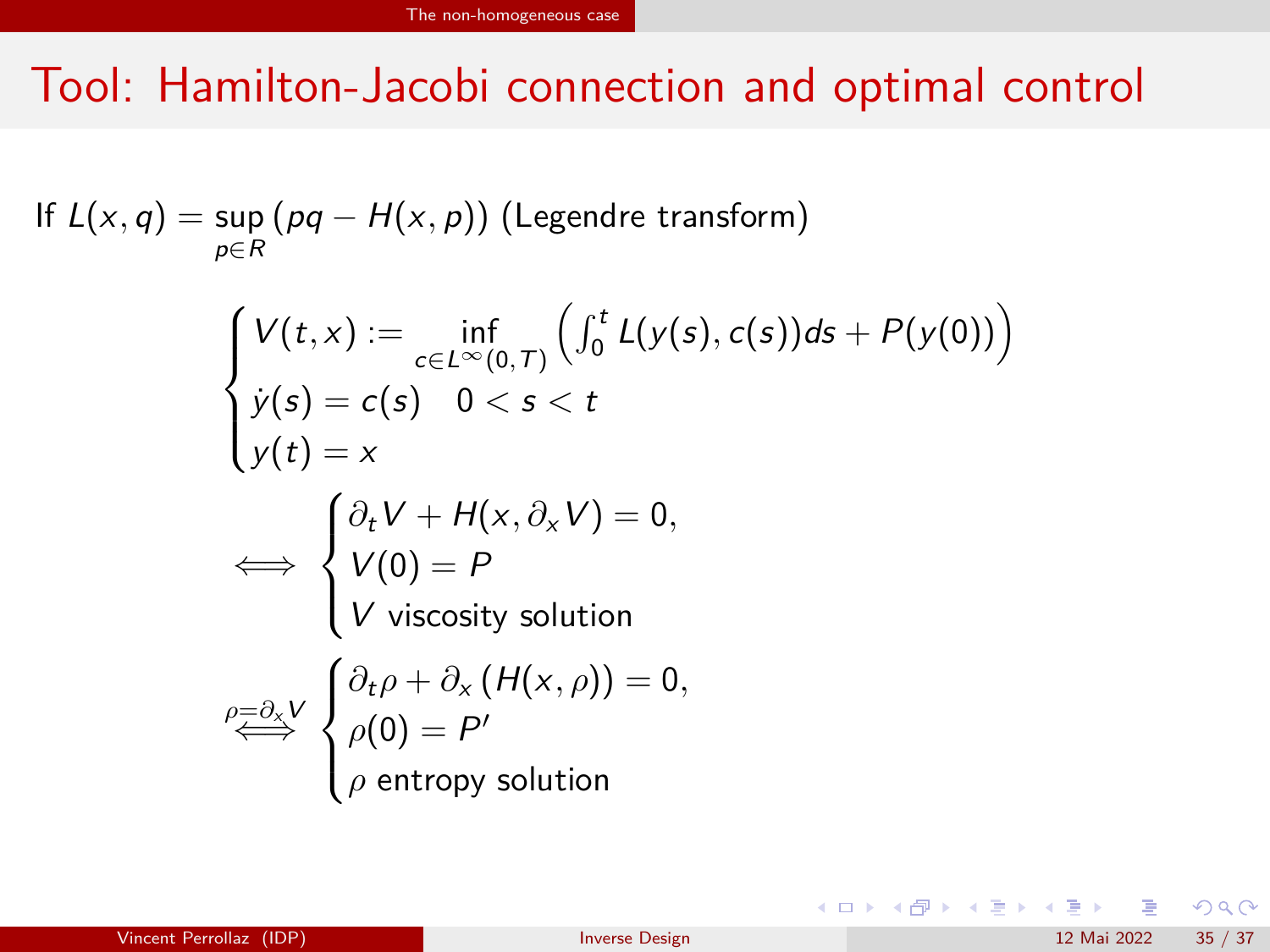## Open Problems

- **O** Numerics.
- Flux not convex:
	- **1** generic flux: no more convexity of  $I_T$ .
	- <sup>2</sup> still HJB but differential games, Isaacs condition?
- **Multi dimensional conservation laws.** 
	- **1** No more HJB.
	- 2 Still entropy measure.
- Systems of conservation laws.

 $\Omega$